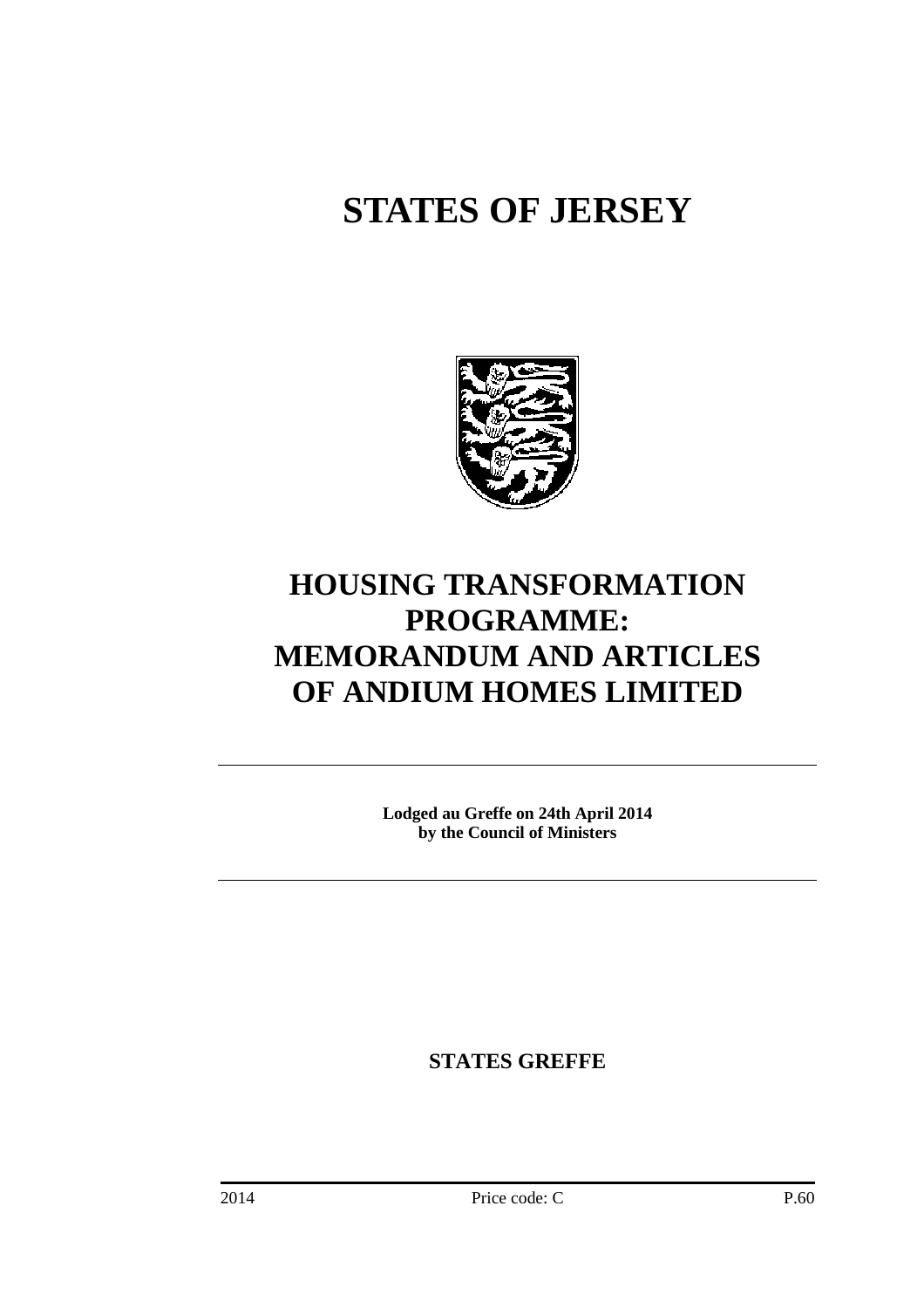## **PROPOSITION**

## **THE STATES are asked to decide whether they are of opinion** −

in accordance with paragraph (a)(iv) of P.33/2013: 'The Reform of Social Housing' and section 3.39 of the accompanying report of the Council of Ministers dated 4th March 2013, approved by the States on 16th May 2013, to approve the Articles of Association and the Memorandum of Association for Andium Homes Ltd., as set out in the attached Appendices.

COUNCIL OF MINISTERS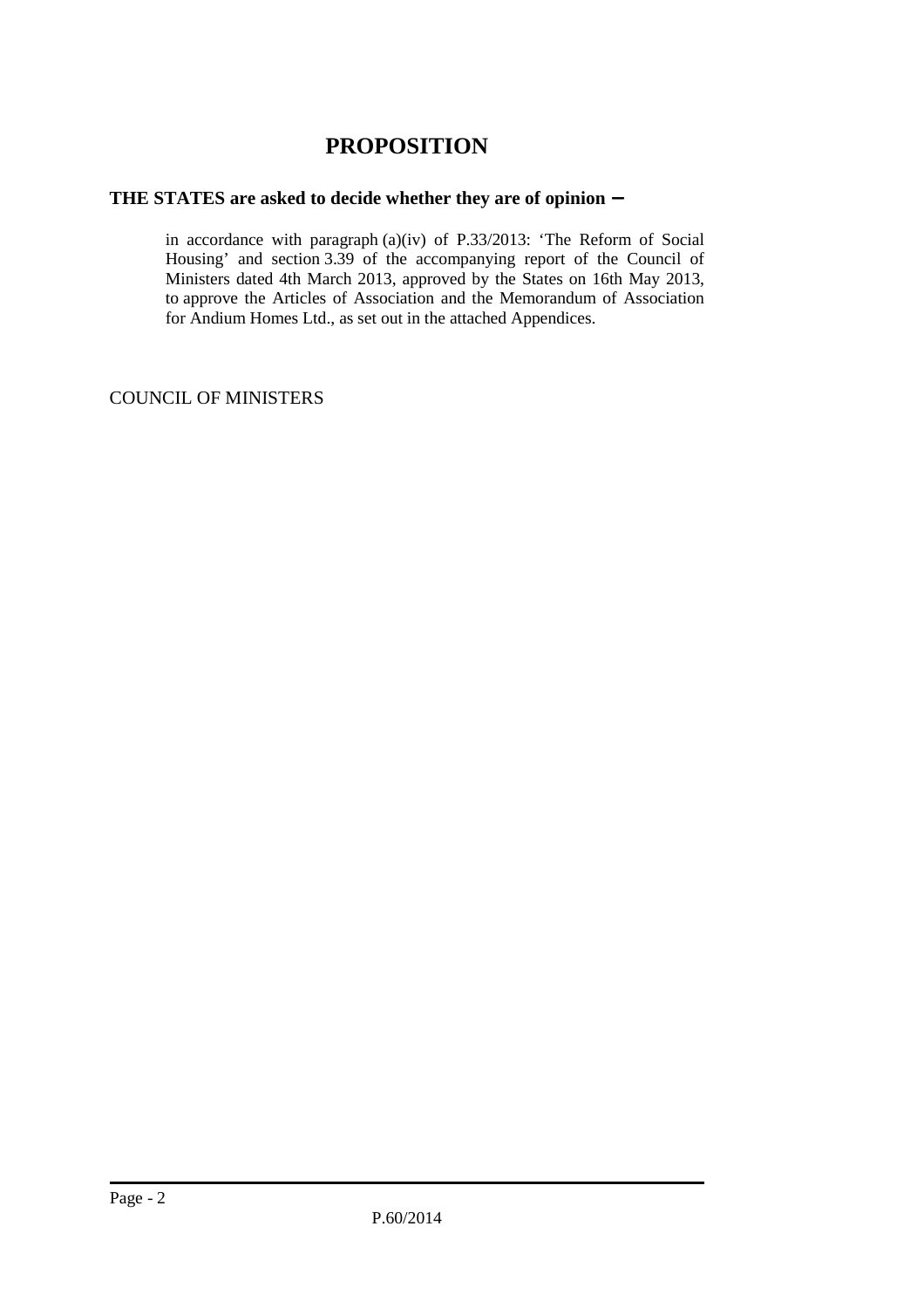#### **REPORT**

#### **Background**

The States, in approving Proposition P.33/2013: "The Reform of Social Housing", under paragraph  $(a)(iv)$ , agreed: "the incorporation of States owned housing as a Company Limited by Guarantee wholly owned by the States of Jersey as set out in sections 3.38 to 3.47 of the attached Report;".

Section 3.39 of the Report identifies the States of Jersey as the sole Member and Guarantor of the new Housing Company, acting through the Minister for Treasury and Resources.

Section 3.39 then states: "The role of the Member would be set out within the draft Articles of Association for the Housing Company which will be lodged for approval by the States, and within the proposed Transfer Agreement."

## **Current position**

If approved by the States, the Regulations under the Social Housing (Transfer) (Jersey) Law 2013 will transfer the social housing assets of the States to Andium Homes Ltd. on 1st July 2014. To do so, the company Andium Homes Ltd. needs to be formally established.

This will require a Memorandum of Association and Articles of Association to be signed by the Minister for Treasury and Resources. As identified above, these are to be approved by the States.

Attached at **Appendix 1** are the Articles of Association and at **Appendix 2** is the Memorandum of Association for approval by the States, as required under P.33/2013.

## **N.B. Additional documents**

In addition to the Memorandum of Association and Articles of Association, there is to be a Transfer Agreement and a Memorandum of Understanding. Whilst these do not require States approval, both of these documents will be circulated to Members prior to the debate. Once States approval has been received to the Regulations made under the Social Housing (Transfer) (Jersey) Law 2013, these documents will be signed by the Minister for Treasury and Resources and the Chairman of Andium Homes Ltd.

The Transfer Agreement establishes the amount and basis upon which the Annual Return to the States will be made. The Memorandum of Understanding ensures the appropriate governance framework for Andium Homes that is appropriate to the company as a provider of social housing.

## **Financial and manpower implications**

There are no financial or manpower implications for the States arising from this proposition.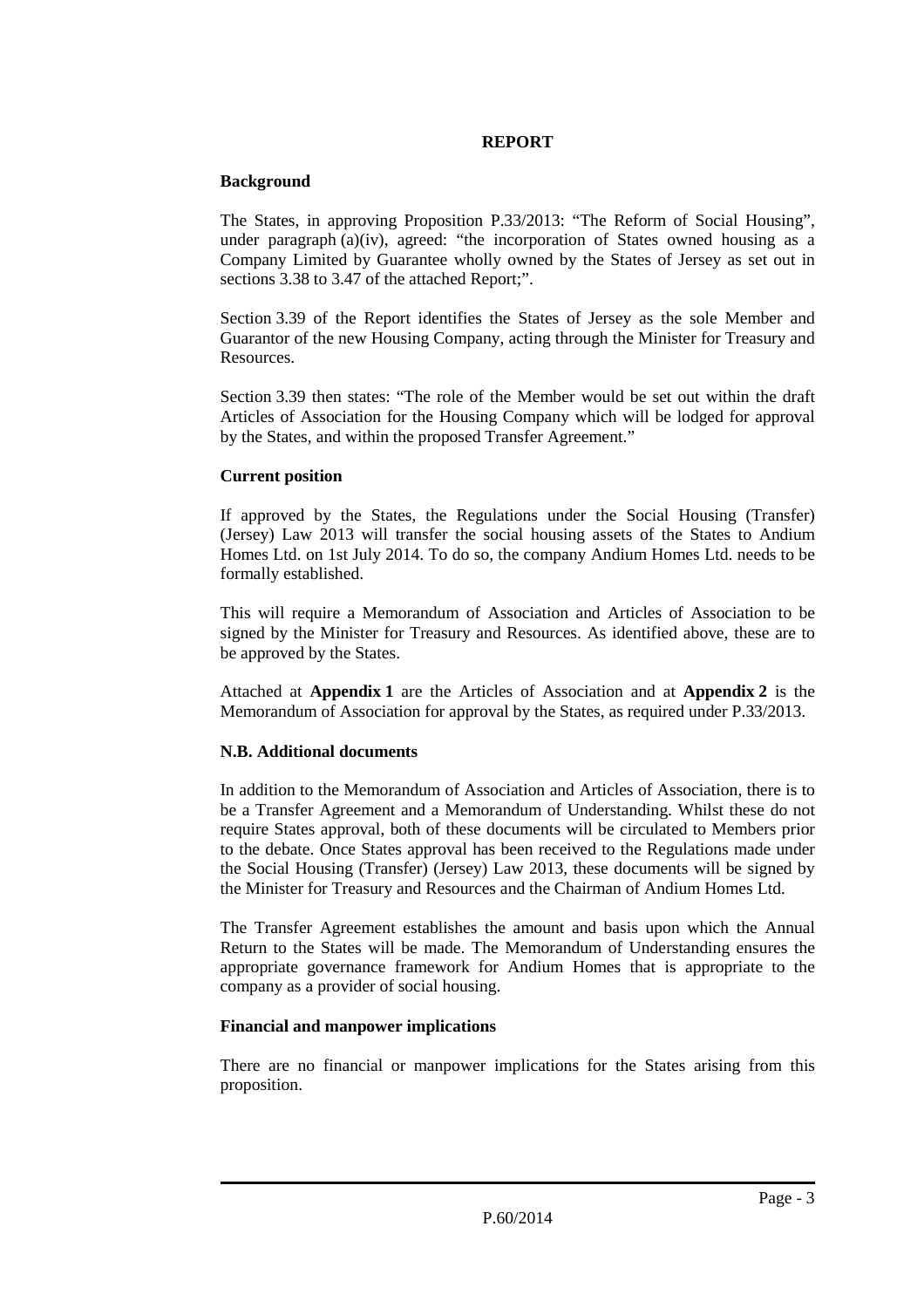#### **APPENDIX 1**

#### **ANDIUM HOMES LIMITED**

#### **ARTICLES OF ASSOCIATION OF THE COMPANY**

#### DEFINITIONS AND INTERPRETATION

1. In these Articles unless the context otherwise requires:

**Articles** means these Articles of Association as originally adopted or as altered from time to time;

**Auditors** means the auditors for the time being of the Company;

**Board** means the Board of Directors of the Company from time to time;

**Chairman** means the Chairman of the Company appointed pursuant to Article 31 and Article 32 or in his absence any vice or deputy chairman;

**Chief Executive** means the person appointed in accordance with these Articles as the Chief Executive from time to time;

**clear days** in relation to the period of a notice means that period excluding the day when the notice is given or deemed to be given and the day for which it is given or on which it is to take effect;

**Directors** means the directors for the time being of the Company;

Finance Director means the person appointed in accordance with these Articles as the Finance Director from time to time;

**Guarantor** means the States acting through the Minister for Treasury and Resources in accordance with the Transfer Law;

**Guarantor's Appointee** means the Independent Director nominated by the Guarantor;

**Independent Director** means a Director who is not a Tenant or a States Connected Person and who is appointed pursuant to Article 27;

**Jersey Appointments Commission** means the Commission established under Part 4 of the Employment of States of Jersey Employees (Jersey) Law 2005;

**Law** means the Companies (Jersey) Law 1991;

**Memorandum of Understanding** means the memorandum of understanding in effect for the time being as agreed between the Guarantor and the Company;

**Non-Executive Director** means a Tenant Director or an Independent Director;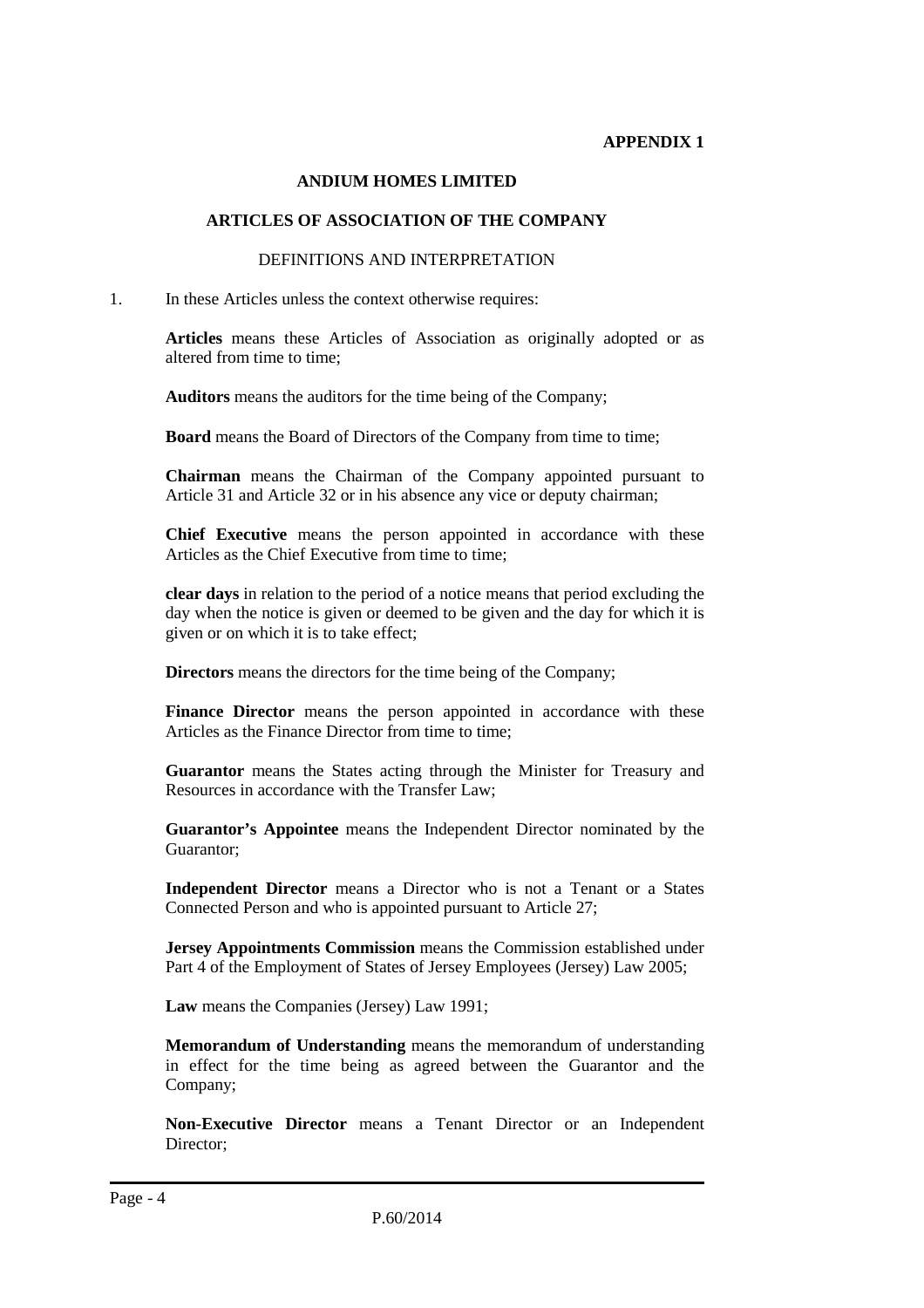**Regulator** means any regulator of social housing established by the States or any other body carrying out similar, additional or replacement functions;

**seal** means the common seal of the Company;

**Secretary** means the secretary of the Company or any other person appointed to perform the duties of the secretary of the Company, including a joint, assistant or deputy secretary;

**States means the States of Jersey:** 

**States Connected Person** means any person who is a member, officer or employee of the States (which for these purposes shall not include an employee with non-managerial post apart from a housing employee);

**Tenant** means an individual who holds a tenancy or lease of a residential property from and occupies a property belonging to the Company;

**Tenant Director** means a Director who is a Tenant and who is appointed pursuant to Article 27; and

**Transfer Law** means the Social Housing (Transfer) (Jersey) Law 2013.

In these Articles:

- a. unless the context otherwise requires, words or expressions contained in these regulations bear the same meaning as in the Law but excluding any statutory modification thereof not in force when these regulations become binding on the Company;
- b. words importing individuals shall, unless the context otherwise require, include corporations and words importing the singular number shall include the plural, and vice versa and words importing the masculine gender shall include the feminine gender; and
- c. reference to any laws regulations and other legislative provisions shall be deemed (unless otherwise expressly stipulated) to include reference to any such provisions as from time to time amended varied replaced extended or re-enacted and to any orders or regulations under such provisions.

## ARTICLES OF ASSOCIATION

2. The model articles of association for private companies known as the Standard Table and set out in the Schedule to the Companies (Standard Table) (Jersey) Order 1992 shall not apply to the Company and these Articles (as may be amended from time to time) shall be the articles of association of the Company.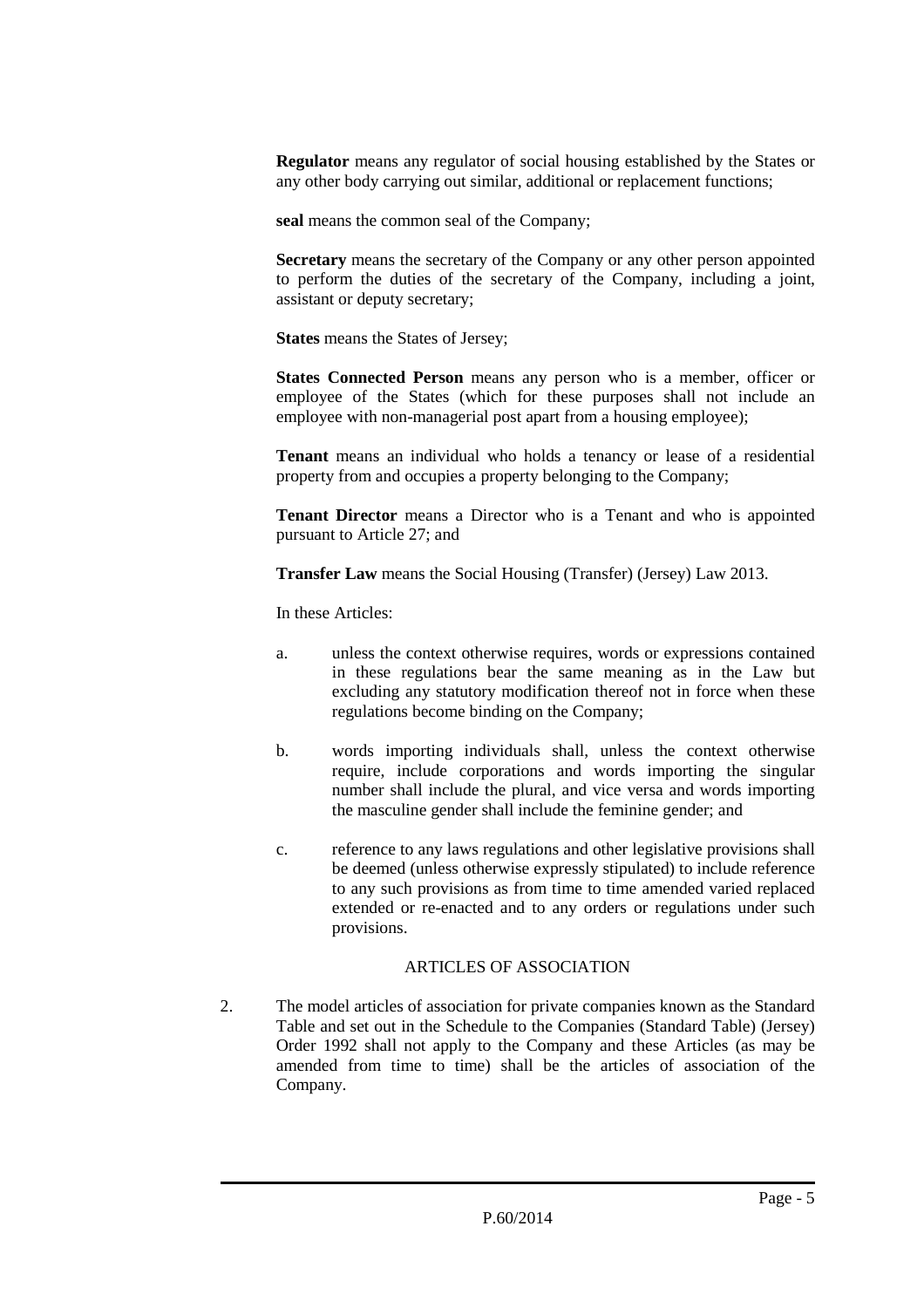#### MEMBERS

- 3. The Guarantor, as the subscriber to the Memorandum of Association, shall be the sole member of the Company.
- 4. No person other than the Guarantor shall be admitted to membership of the Company.
- 5. The Guarantor may nominate a person to act as its representative in accordance with Article 93 of the Law. Such representative shall have the right on behalf of the Guarantor to attend meetings of the Company and vote thereat, and generally exercise all rights of membership on behalf of the Guarantor. The Guarantor may from time to time revoke the nomination of such representative, and nominate another representative in his place. All such nominations and revocations shall be in writing.
- 6. The rights of the Guarantor shall be personal and shall not be transferable.

#### GENERAL MEETINGS AND RESOLUTIONS

- 7. All general meetings other than annual general meetings shall be called extraordinary general meetings.
- 8. The Company shall in each calendar year hold an annual general meeting in addition to any other meetings in that year unless the Guarantor has dispensed with the requirement to hold an annual general meeting in accordance with Article 87(4) of the Law. Unless such dispensation was agreed, the first annual general meeting of the Company shall be held within 18 months of incorporation.
- 9. The Board may call general meetings and, at the request of the Guarantor pursuant to the provisions of the Law, shall forthwith proceed to convene a general meeting for a date not later than 2 months after receipt of the requisition.
- 10. A general meeting shall be called by at least 14 clear days' notice or by shorter notice if it is so agreed by the Guarantor.
- 11. The notice shall specify the time and place of the meeting and, in the case of an annual general meeting, shall specify the meeting as such.
- 12. The notice shall be given to the Guarantor, the Directors and the Company's auditors.
- 13. The accidental omission to give notice of a meeting to, or the non-receipt of notice of a meeting by, any person entitled to receive notice shall not invalidate the proceedings at that meeting.
- 14. No business shall be transacted at any general meeting unless a quorum is present. The presence of a duly authorised representative of the Guarantor shall be a quorum.

Page - 6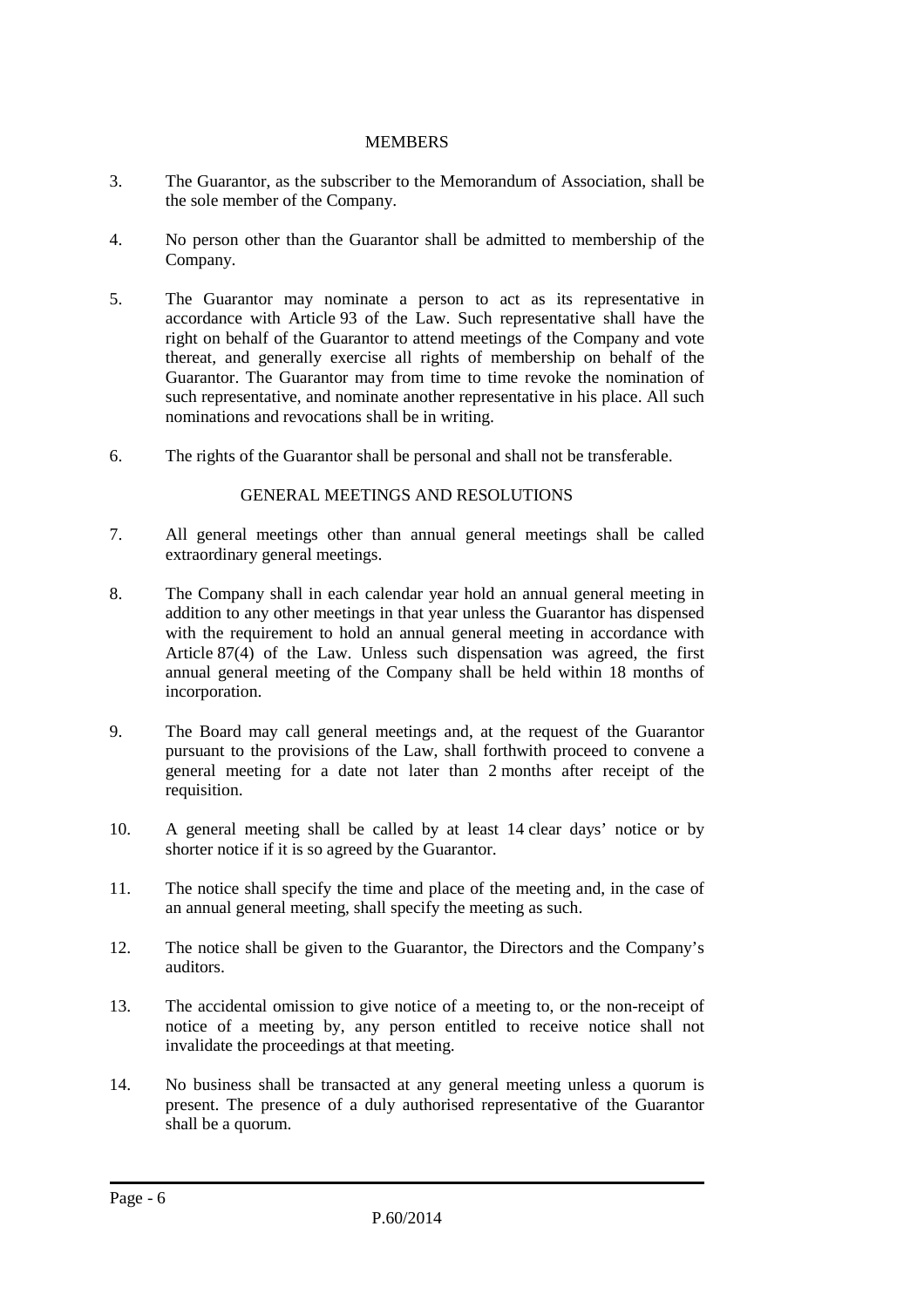15. An entry stating that a resolution has been carried or lost in the minutes of any meeting shall be conclusive evidence of the fact.

## **DIRECTIONS**

- 16. If the Guarantor shall, in his discretion, be of the opinion that a matter of material public interest has arisen and that it is appropriate to do so, the Guarantor shall be entitled by notice in writing to give the Directors directions to refrain from doing a particular thing or to do a particular thing which the Directors have power to do and the Directors shall be bound to comply with any such direction.
- 17. Any such direction or other written instrument shall be validly executed on behalf of the Guarantor if recorded in accordance with ministerial procedures as a Ministerial Decision. Any such direction or other written instrument shall take effect upon delivery thereof to the office.

#### THE BOARD

- 18. The Board shall comprise a maximum of 9 Directors at any one point as follows:
	- A minimum of 4 and a maximum of 5 Directors shall be Independent Directors (one of whom shall be the Guarantor's Appointee and the Chairman);
	- A minimum of 1 and a maximum of 2 Directors shall be Tenant Directors;
	- The Chief Executive of the Company; and
	- The Finance Director of the Company.
- 19. No Director other than a Tenant Director shall be a Tenant.
- 20. No Independent Director shall be a States Connected Person.
- 21. In the event that the number of Directors shall be less than the numbers specified in this Article the remaining Directors shall use reasonable endeavours to appoint further Directors and may continue to act notwithstanding any vacancy in their number.
- 22. The first Directors shall be the persons appointed by the Guarantor, in accordance with States Proposition P.156/2013 ("Housing Shadow Board: Terms of Reference and appointment of Directors"), to the Board of the Company, as identified and listed in the Schedule to these Articles.

## APPOINTMENT OF DIRECTORS

23. To avoid the retirement of all Directors at the same time, the Non-Executive Directors shall initially be appointed for fixed periods of one, 2 and 3 years' duration and thereafter may be re-appointed for 3 year durations but shall not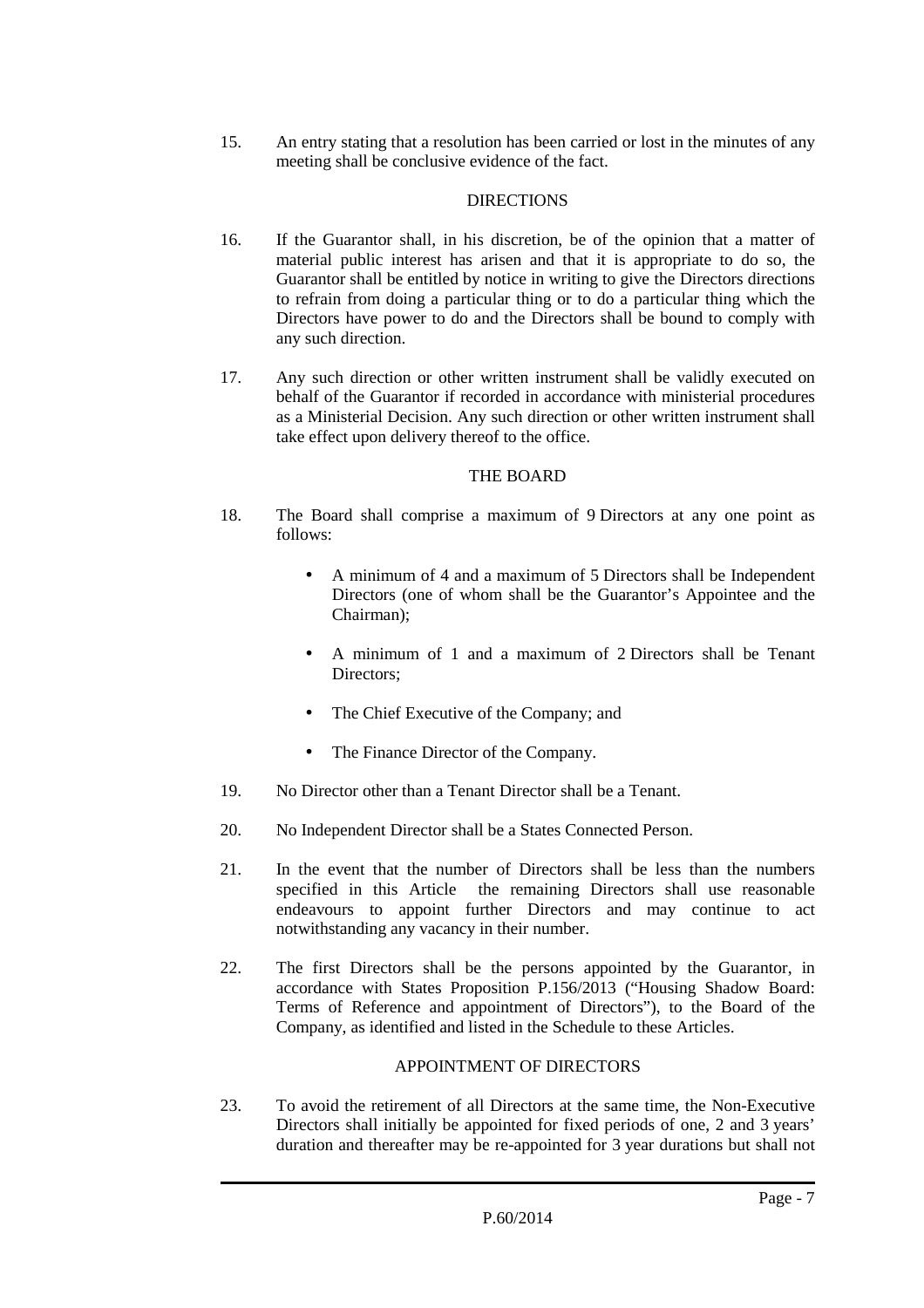be permitted to hold office for more than 9 years in total. Future Directors shall be appointed as provided in the Articles.

- 24. Each Non-Executive Director shall enter into a non-executive directors' service agreement with the Company upon such terms as the Board shall determine. Upon the expiration of the period of office for which they are appointed the Non-Executive Directors shall retire from office but shall be eligible for re-appointment.
- 25. The appointment or re-appointment process for any Directors (save for the Guarantor's Appointee, the Chief Executive and the Finance Director) shall commence with the full consultation of the Guarantor in respect of the qualities and criteria desired. The Guarantor may add or remove any qualities and/or criteria that a Director ought to possess.
- 26. The Guarantor's Appointee shall be nominated on behalf of the Guarantor following a recruitment process involving, as appropriate, the Jersey Appointments Commission, the Chairman and the Guarantor (and/or his/her representative).
- 27. With the exception of the Guarantor's Appointee, the Chief Executive and the Finance Director, the Board shall advertise and select any vacancies of the Directors in such mode and manner as the Board may from time to time agree. The selections shall be overseen by the Jersey Appointments Commission to such extent as the Jersey Appointments Commission thinks fit or is provided for by any enactment. Any successful candidate shall be recommended by the Board to the Guarantor. All Directors (but not the Guarantor's Appointee, the Chief Executive and the Finance Director) shall be appointed by the Board only once the Guarantor has approved any recommendation made by the Board. Appointments shall only be made once a Ministerial Decision has been issued.
- 28. The Directors shall also have the power without the sanction of the Company in a general meeting or otherwise to appoint a person to act as the Chief Executive and a person to act as the Finance Director.

## INDEPENDENT DIRECTORS

29. Save in relation to the Guarantor's Appointee, no person other than an Independent Director retiring at the end of his fixed term shall be eligible for appointment as an Independent Director unless he is recommended by the Board.

## TENANT DIRECTORS

30. No person other than a Tenant Director retiring at the end of his fixed term shall be eligible for appointment as a Tenant Director unless he is recommended by the Board.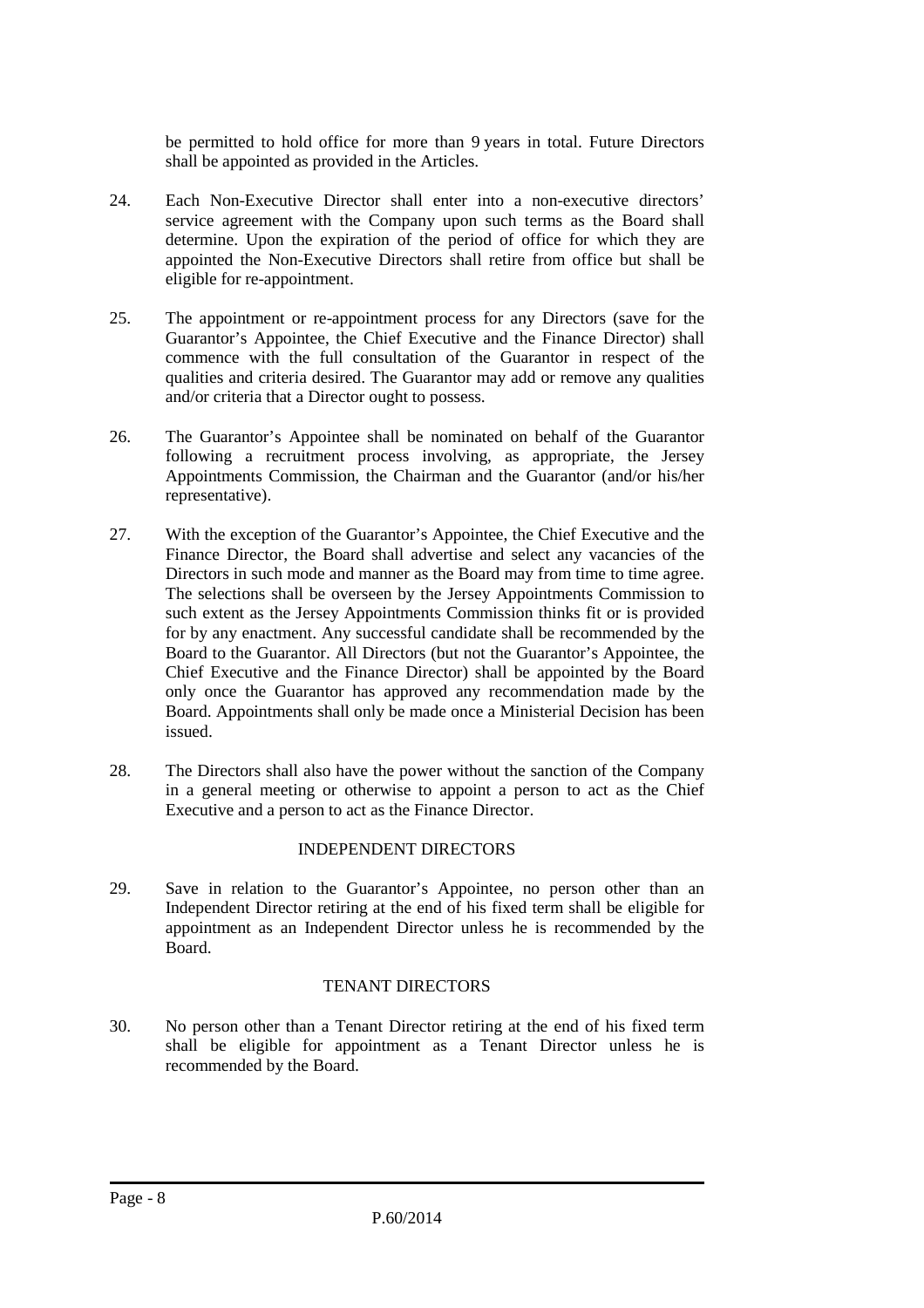#### CHAIRMAN AND VICE OR DEPUTY CHAIRMAN

- 31. No person other than the Chairman retiring at the end of his fixed term shall be eligible for appointment as Chairman unless he is recommended by the Board. For the purposes of these Articles, the Chairman shall be an Independent Director. The Chairman shall be appointed only once the Guarantor has been consulted in accordance with Article 27 to hold office for a fixed term of 3 years or until such time as he shall resign or be removed from such office or vacate his office as an Independent Director. The first Chairman is noted as such in the Schedule to these Articles.
- 32. The Chairman shall preside as the chairman at every meeting of the Board at which he is present. But if there is no Director holding that office or is not present within 5 minutes after the time appointed for the meeting, the Directors present may appoint one of their number to be Chairman of the meeting. The Board may appoint a vice or deputy chairman to act in the absence of the Chairman on such terms as the Board shall think fit.

#### CHIEF EXECUTIVE

- 33. The Board shall select the Chief Executive of the Company and such person shall be appointed to the Board as a Director on such terms and for such period as the Board determines. The first Chief Executive is noted as such in the Schedule to these Articles.
- 34. The Company shall enter into an agreement with the Chief Executive for his employment by the Company and for the provision by him of services to the Company. Save for remuneration, which shall be determined in accordance with Article 87, each such agreement shall be made upon such terms as the Board shall determine. In the event of the termination of the employment of the Chief Executive pursuant his service agreement, the appointment of the Chief Executive as a Director shall terminate.

## FINANCE DIRECTOR

- 35. The Board shall select the Finance Director of the Company and such person shall be appointed to the Board as a Director on such terms and for such period as the Board determines. The first Finance Director is noted as such in the Schedule to these Articles.
- 36. The Company shall enter into an agreement with the Finance Director for his employment by the Company and for the provision by him of services to the Company. Save for remuneration, which shall be determined in accordance with Article 87, each such agreement shall be made upon such terms as the Board shall determine. In the event of the termination of the employment of the Finance Director pursuant to his service agreement, the appointment of the Finance Director as a Director shall terminate.

## DISQUALIFICATION AND REMOVAL OF DIRECTORS

37. A person shall be ineligible for appointment to the Board and if already appointed shall immediately cease to be a Director if the relevant individual: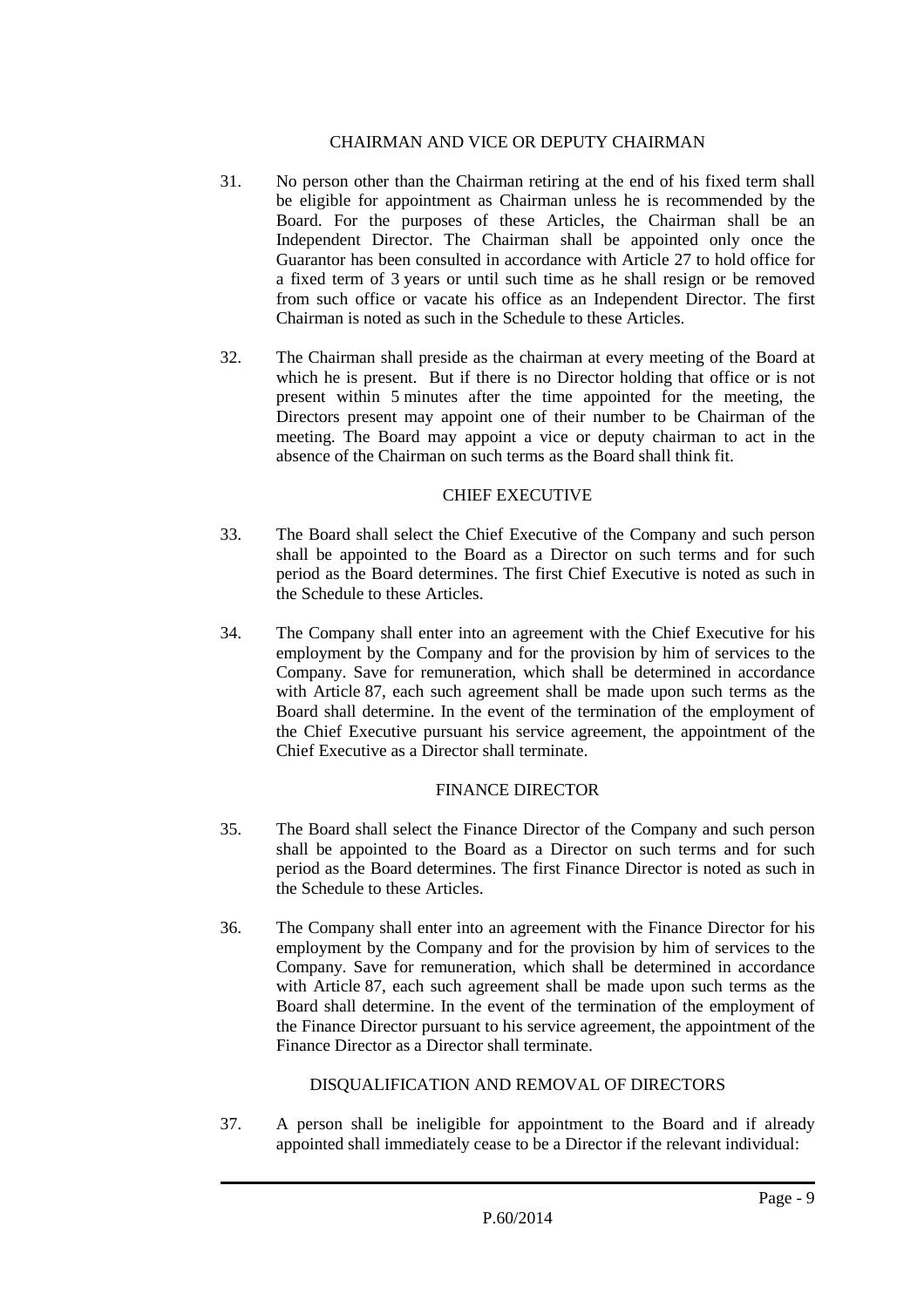- a. ceases to be a Director by virtue of any provision of the Law or becomes prohibited or disqualified by law from being a company director; or
- b. becomes bankrupt or makes any arrangement or composition with his creditors generally; or
- c. becomes of unsound mind; or
- d. resigns his office by notice in writing to the Company; or
- e. is removed from office by a resolution passed by (or written notice signed by) at least two-thirds of all the other Directors from time to time; or
- f. shall for more than 6 consecutive months have been absent without permission of the Board from meetings of the Board held during that period and the Board resolves that his office be vacated; or
- g. in the case of a Tenant Director he ceases to be a Tenant provided that this Article 37(g) shall not apply in respect of a Tenant Director temporarily ceasing to be a Tenant as a result of the demolition of or works carried out to the Tenant Director's home or temporarily ceasing, for a period of no more than one calendar month, to be a Tenant as a result of such Tenant moving to a different property of the Company; or
- h. is a Tenant Director and is (in the reasonable opinion of a majority of the Board) in serious breach of his obligations as a Tenant; or
- i. is a Tenant Director and is or becomes a States Connected Person; or
- j. is an Independent Director and is or becomes a Tenant or a States Connected Person; or
- k. completes his fixed term of office and has not been reappointed; or
- l. except in respect of the Chief Executive and the Finance Director, has served on the Board for more than 9 years in total; or
- m. has, in the opinion of at least two-thirds of the other Directors, done or omitted to do any act or thing that may bring the Company into disrepute; or
- n. is removed by the Guarantor pursuant to Article 38.
- 38. The Guarantor shall have the power to remove and appoint any Director (except the Chief Executive and the Finance Director) at any time by notice in writing to the Secretary. Every such appointment or removal shall take effect immediately.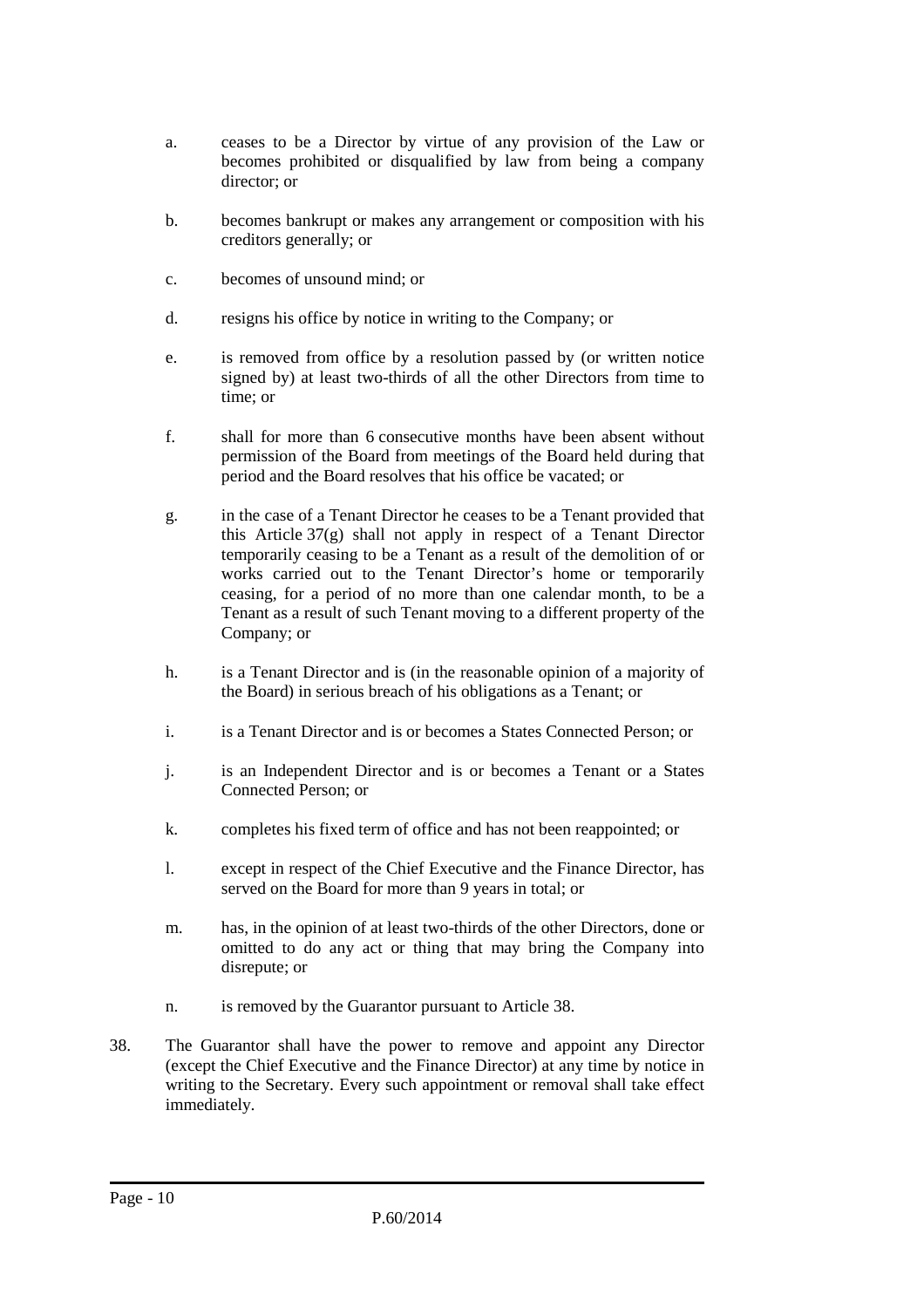#### POWERS OF THE BOARD

- 39. Subject to the provisions of the Law, directions of the Guarantor in accordance with Article 16 and Article 17 and the provisions of these Articles and the Memorandum of Association, the business of the Company shall be managed by the Board who may exercise all the powers of the Company.
- 40. No alteration of these Articles or the Memorandum of Association or directions of the Guarantor in accordance with Article 16 and Article 17 shall invalidate any prior act of the Board which would have been valid if that alteration had not been made or the direction had not been given.
- 41. The powers given by Article 39 shall not be limited by any special authority or power given to the Board by any other Article.
- 42. In the exercise of their powers the Directors will have regard to the objects.
- 43. The Board may, by power of attorney or otherwise, appoint any person to be the agent of the Company for such purposes and on such conditions as they determine, including authority for the agent to delegate all or any of his powers.

## DELEGATION OF DIRECTORS' POWERS

- 44. The Board may delegate in writing any of its powers to any committee consisting of 2 or more Directors together with such other persons as the Board sees fit but so that Directors shall constitute a majority.
- 45. The Board may delegate in writing to the Chairman or any vice or deputy Chairman or to any executive officer such of its powers as it considers desirable to be exercised by him.
- 46. Any delegation under Articles 44 or 45 may be made subject to any conditions the Board may impose and either collaterally with or to the exclusion of their own powers and may be revoked or altered. Subject to any such conditions, the proceedings of a committee with 2 or more members shall be governed by the Articles regulating the proceedings of the Board so far as they are capable of applying.

## ALTERNATE DIRECTORS

47. No Director shall be entitled to appoint any person as an alternate director.

## DIRECTORS' REMUNERATION AND EXPENSES

- 48. The Non-Executive Directors shall be entitled to such remuneration as the Company may by ordinary resolution determine and unless the resolution provides otherwise, the remuneration shall be deemed to accrue from day to day.
- 49. The Directors may be paid all travelling, hotel, and other expenses reasonably and properly incurred by them in connection with their attendance at meetings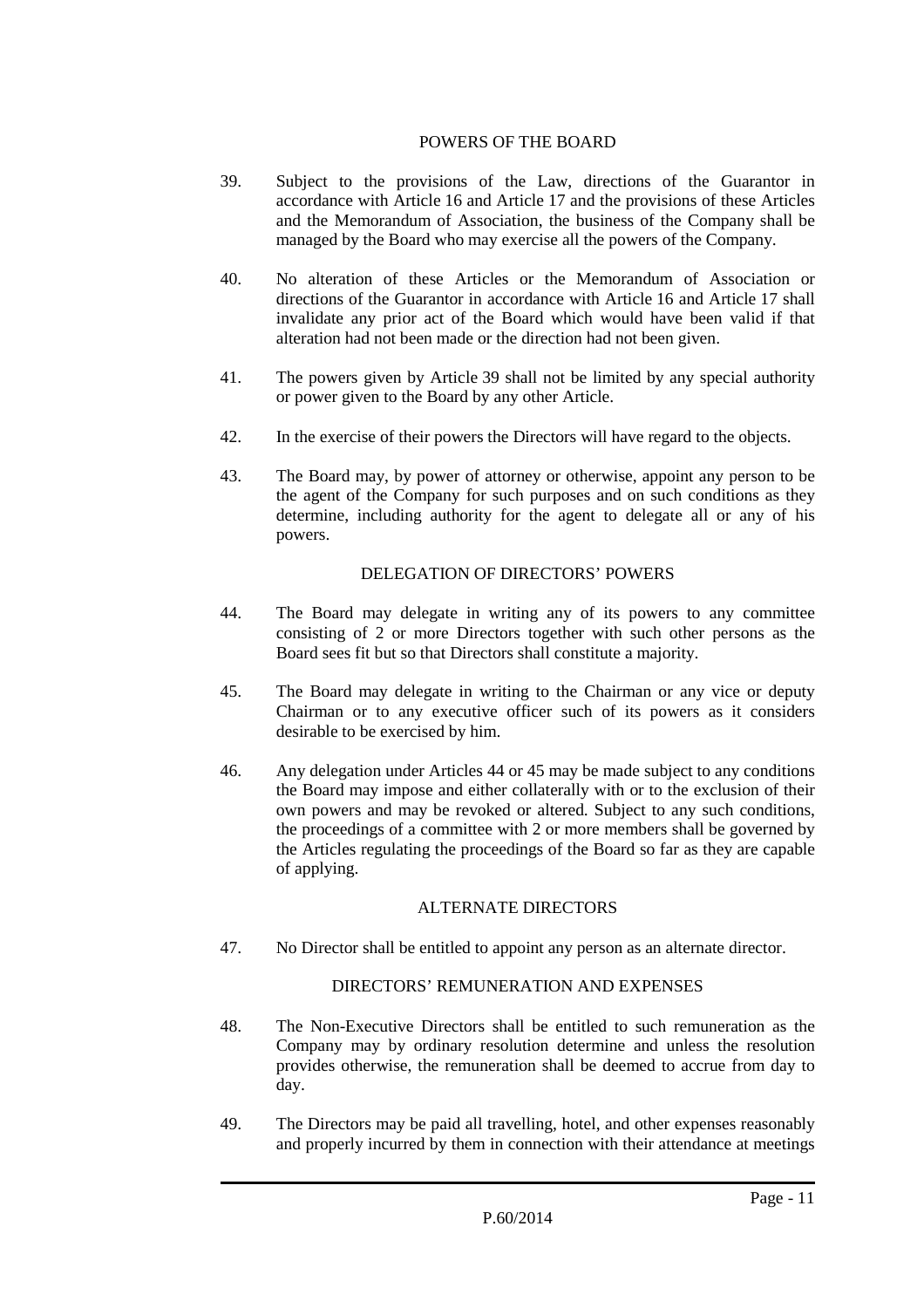of the Board or committees of the Board or general meetings or otherwise in connection with the discharge of their duties.

## DIRECTORS' INTERESTS

- 50. A Director may not have any financial interest personally or as a member of a firm or as a director or senior employee (being an employee with managerial status) or in any contract or other transaction of the Company unless it is permitted by these Articles and is not prohibited by the Memorandum of Association.
- 51. Each Director shall ensure that the Secretary has at all times an up to date list of:
	- a. all persons or bodies in which he has an interest as:
		- i. a director or senior employee; or
		- ii. a member of a firm; or
		- iii. the owner or controller of more than 2% of the issued share capital in a company or other body corporate having a share capital; and
	- b. all interests as an official or elected member of any statutory body; and
	- c. all interests as the occupier of any property owned or managed by the Company; and
	- d. any other significant or material interest.

## AUTHORISATION OF CONFLICTS

- 52. If an actual or potential conflict of interest arises for a Director other than in relation to a transaction or arrangement with the Company as set out in Articles  $56 - 60$  and the conflict is not authorised by virtue of any other provision in the Articles, the un-conflicted Directors may authorise such a conflict of interests provided that:
	- a. subject to Article 56, any conflicted Director is not to be counted in the quorum of Directors at the meeting where the conflict is to be authorised and is not to vote in respect of any resolution to consider the authorisation of such conflict; and
	- b. the un-conflicted Directors consider it is in the interests of the Company to authorise the conflict of interest in the circumstances applying.
- 53. The Directors may attach any conditions to an authorisation given under Article 52 that they consider to be in the best interests of the Company.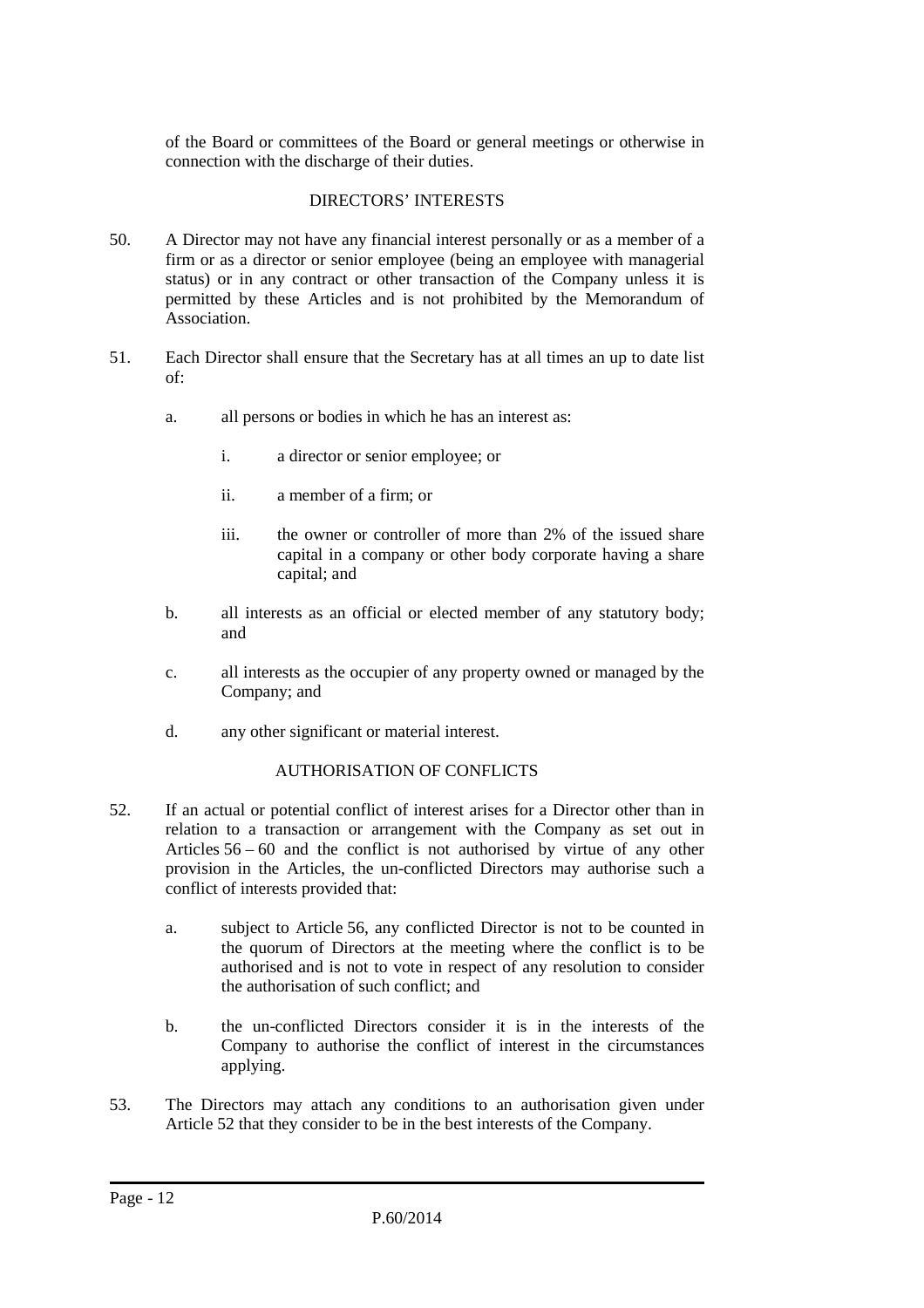- 54. The Board should consider whether any actual or potential conflicts should be authorised in accordance with Article 52 each time:
	- a. a new Director is appointed; or
	- b. a new situation (not already authorised) arises for an existing Director that gives rise to an actual or potential conflict of interests.
- 55. In authorising any matter under Article 52, the Board may also decide that if a Director receives or has received information otherwise than by virtue of his position as a Director of the Company and in respect of which he owes a duty of confidentiality to another person, the Director is under no obligation to:
	- a. disclose any such information to the Company, the Board or any other Director or employee of the Company; or
	- b. use or apply any such information in connection with the performance of his duties as a Director.

#### INTERESTS

- 56. Any Director having an interest in any arrangement between the Company and another person or body shall disclose that interest to the meeting before the matter is discussed by the Board or committee of the Board. Unless the interest is of the type specified in Article 57 or 58 the Director concerned shall not remain present during the discussion of that item unless requested to do so by the remaining members of the Board or committee of the Board and may not vote on the matter in question, but no decision of the Board or any committee of the Board shall be invalidated by the subsequent discovery of an interest which should have been declared.
- 57. Provided the interest has been properly disclosed pursuant to these Articles, a Director may remain present during the discussion and a Director may vote on the matter under discussion where the interest arises because:
	- a. the Director is a Tenant, so long as the matter in question affects all or a substantial group of Tenants; or
	- b. the Director is a director or other officer of a company or body which is a parent, subsidiary or associate of the Company; or
	- c. the Director is an official or elected member of any statutory body; or
	- d. of any other reason but the conflict was authorised under Article 52.
- 58. A Director shall not be treated as having an interest:
	- a. of which the Director has no knowledge and of which it is unreasonable to expect him to have knowledge;
	- b. in the establishment of a policy in respect of Director expenses payable or deciding on the level of Directors' remuneration.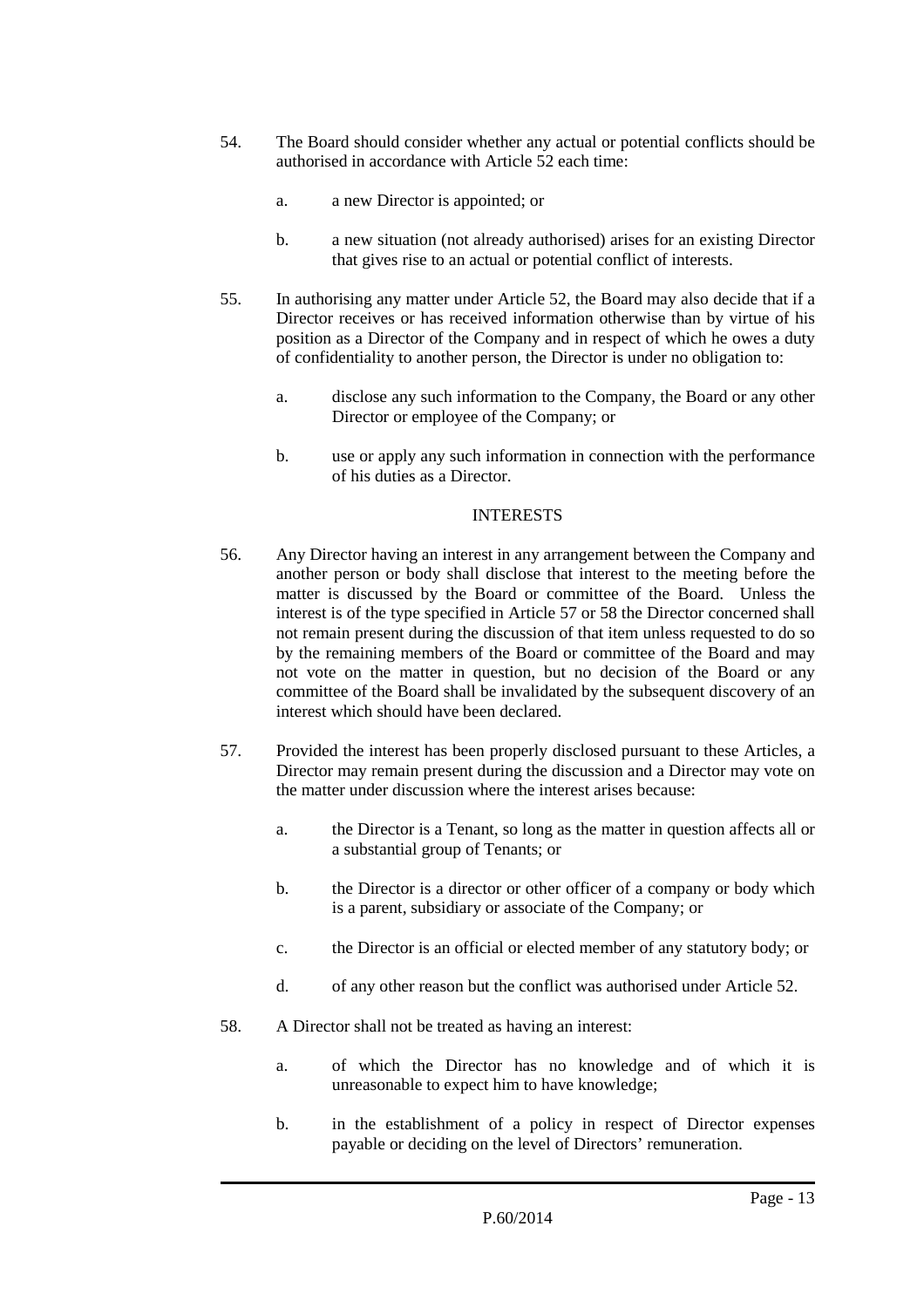- 59. If a question arises at a meeting of the Board or of a committee of the Board as to the right of a Director (other than the chairman of the meeting) to vote, the question may, before the conclusion of the meeting, be referred to the chairman of the meeting and his ruling in relation to any Director (other than himself) shall be final and conclusive.
- 60. If a question arises at a meeting of the Board or of a committee of the Board as to the right of the chairman of the meeting to vote, and such question is not resolved by his voluntarily agreeing to abstain from voting, such question shall be decided by resolution of the Directors present at that meeting (excluding the chairman), whose majority vote shall be final and conclusive.

## PROCEEDINGS OF BOARD MEETINGS

- 61. Subject to any provisions of the Law the Board may regulate their proceedings as they determine.
- 62. Any Director may, and the Secretary at the request of any Director shall, call a meeting of the Directors and, save in the case of any matter requiring urgent consideration (as determined in the discretion of the person calling the meeting), at least 2 clear days' notice of such meeting shall be given to each Director.
- 63. The quorum for the transaction of the business of the Board at the time when the meeting proceeds to business shall be 5.
- 64. If a quorum is not present within half an hour from the time appointed for a Board meeting the Board meeting shall be adjourned to the same day in the next week at the same time and place or to such other day and at such other time and place as the Directors present may determine and notice of such adjourned meeting shall be given to each Director.
- 65. If at the adjourned meeting a quorum is not present within half an hour from the time appointed for the meeting then notwithstanding Article 63 the Directors present shall constitute a quorum.
- 66. Save as expressly provided elsewhere, questions arising at a Board meeting shall be decided by a majority of votes and each Director present in person shall be entitled to one vote. In the case of an equality of votes, the Chairman shall have a second or casting vote.
- 67. A Board meeting or a meeting of a committee of the Board may consist of a conference between Directors or committee members through the medium of conference telephone or any form of electronic communication or similar form of communications equipment or combination of such methods provided that each Director or committee member participating in the meeting is able to hear and speak to each other participating Director or committee member throughout the meeting. A Director or committee member so participating shall be deemed to be present in person at the meeting and shall accordingly be counted in a quorum and be entitled to vote. Subject to the Law, all business transacted in such manner by the Directors or by a committee of the Board shall for the purposes of these Articles be deemed to be validly and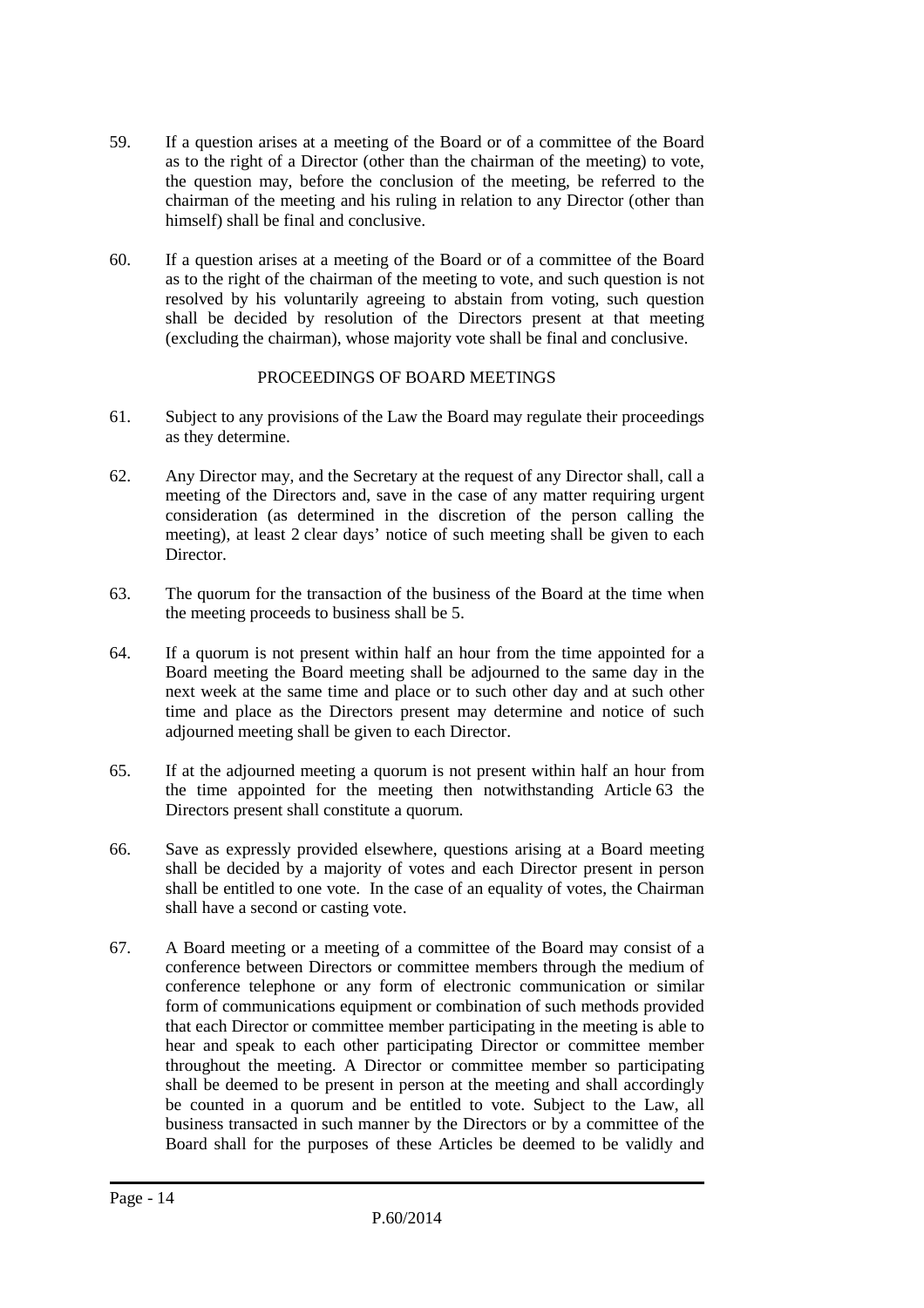effectively transacted at a meeting of the Board or of a committee notwithstanding that fewer than 2 Directors or committee members are physically present at the same place. Such a meeting shall be deemed to take place where the largest group of those participating is assembled or if there is no such group where the chair of the meeting then is. The word "meeting" in these Articles shall be construed accordingly.

#### WRITTEN RESOLUTION

68. A resolution in writing signed by all the Directors entitled to receive notice of a meeting of Directors or of a committee to whom the Directors have delegated any of their powers pursuant to Article 44 to Article 46 shall be valid and effectual as if it had been passed at a meeting of Directors or (as the case may be) a committee duly convened and held and may consist of several documents in the like form each signed by one or more Directors.

#### **SECRETARY**

69. Subject to the provisions of the Law, the Secretary and any deputy or alternate Secretary shall be appointed by the Board for such term, at such remuneration and upon such conditions as the Board shall determine and any Secretary so appointed may be removed by the Board.

## **MINUTES**

- 70. The Board shall cause minutes to be made in books kept for the purpose:
	- a. of all appointments of officers made by the Company; and
	- b. of all proceedings at meetings of the Company and of the Board, and of committees of the Board and of the Guarantor in its capacity as the sole member of the Company, including the names of the Directors present at each such meeting.

## STATUTORY RETURNS

71. The Company shall comply with the provisions of the Law in respect of filing the statutory annual return.

## ACCOUNTS AND AUDIT

- 72. The Directors shall cause to be kept proper accounts of the Company for each accounting period to be prepared in accordance with generally accepted accounting principles in the Island of Jersey consistently applied and that such accounts shall be forwarded to the Guarantor not more than 4 months after the end of the period to which they relate. The accounts shall include an income and expenditure statement of the Company in respect of the applicable accounting period and shall include the balance sheet as at the end of that accounting period.
- 73. The Board shall at each annual general meeting recommend the appointment of the Auditors.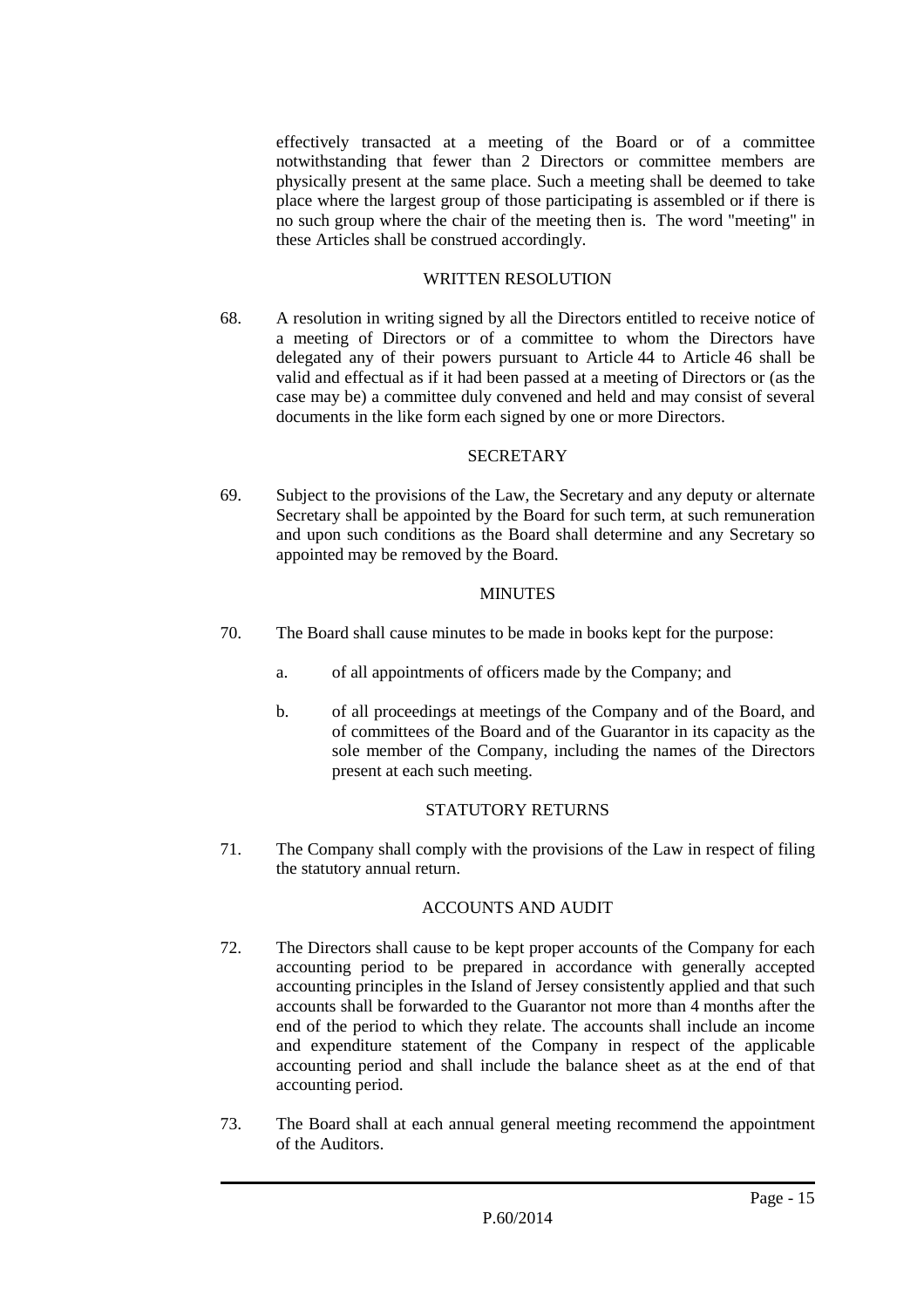- 74. The accounts shall be audited by the Auditors and shall be accompanied by a report by the Auditors stating that the accounts and financial statements attached hereto have been examined in conjunction with the books and records of the Company and whether the Auditors have obtained all the explanations and information which they have required. Such accounts shall be forwarded to the Guarantor not more than 4 months after the end of the period to which they relate. The Auditors shall further report whether the accounts are in their opinion properly drawn up in accordance with such books and records and give a true and fair view of the affairs of the Company.
- 75. The Directors shall submit to the Guarantor in each year by such date as may be appointed by the Guarantor a budget of the Company's estimated capital expenditure and receipts and of revenue expenditure and income for the next financial year of the Company.
- 76. Such person or persons as may be designated by the Guarantor from time to time shall at any time during the office hours of the Company be entitled to inspect all accounting records or other books or documents of the Company and the Directors shall upon request procure production of the same. The Directors shall co-operate fully with the Comptroller and Auditor General, including enabling access to independently audited papers as appropriate.

## THE SEAL

- 77. If the Company has a seal it shall only be used with the specific or general authority of the Board or of a committee of the Board. The Board may determine who shall sign any instrument to which the seal is affixed and unless otherwise so determined it shall be signed by a Director and by the Secretary or a second Director.
- 78. The Company may exercise the powers conferred by the Law with regard to having an official seal for use abroad, and such powers shall be vested in the **Directors**

## **NOTICES**

- 79. Any notice to be given to or by any person pursuant to the Articles shall be in writing except that a notice calling a meeting of the Board or of a committee of the Board need not be in writing.
- 80. The Company may give any notice to the Guarantor either personally or by sending it by post in a prepaid envelope addressed to the Guarantor at its principal address, as specified below or as otherwise notified to the Company, or by leaving it at that address.
- 81. The Guarantor present by duly authorised representative at any meeting of the Company shall be deemed to have received notice of the meeting and, where requisite, of the purposes for which it was called.
- 82. Proof that an envelope containing a notice was properly addressed, prepaid and posted shall be conclusive evidence that the notice was given. A notice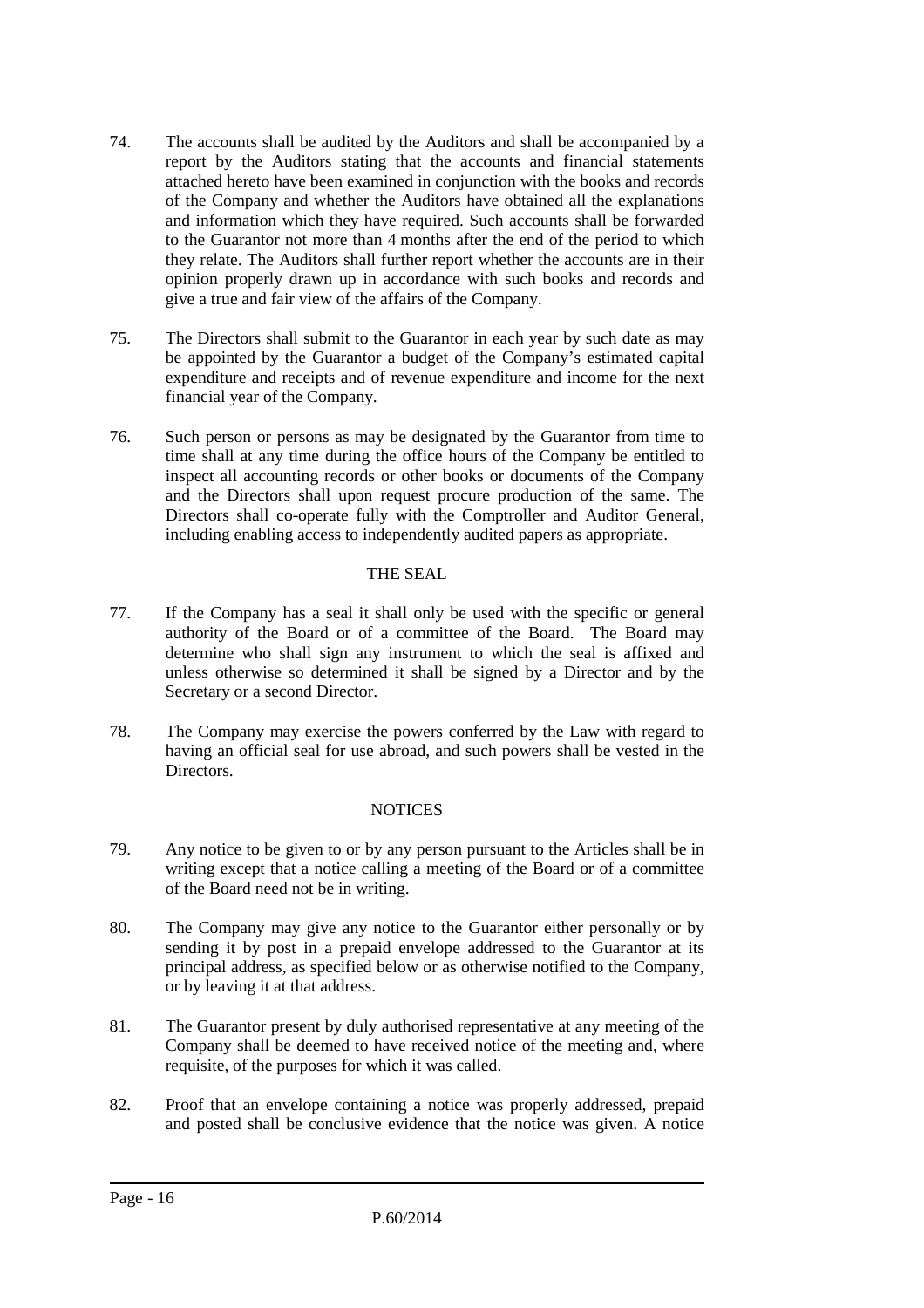shall be deemed to be given at the expiration of 48 hours after the envelope containing it was posted.

#### INDEMNITY

- 83. To the extent permitted by Law, every Director or other officer of the Company shall be indemnified out of the assets of the Company against all losses or liabilities which he may sustain or incur in or about the execution of the duties of his office or otherwise in relation thereto, including any liability incurred by him in defending any proceedings, whether civil or criminal, in which judgement is given in his favour or in which he is acquitted or in connection with any application under any statute for relief from liability in respect of any act or omission and where relief is granted to him by the court.
- 84. The Company may purchase and maintain for any Director or officer of the Company insurance against any such liability.

## APPLICATION OF INCOME AND PROPERTY

- 85. The income and property of the Company shall be applied solely towards the promotion of its objects.
- 86. Save as provided in Articles 87 and 89, no portion of the income and property of the Company shall be paid or transferred, directly or indirectly, by way of distribution, bonus or otherwise howsoever by way of profit.
- 87. Notwithstanding the provisions of Articles 85 and 86 and for the avoidance of doubt, the Company shall make payment in good faith:
	- i. of its contractual payments to third parties, including without limitation, its payment of obligations to the States;
	- ii. of reasonable and proper remuneration (including pensions, contributory pension payments, payment of premiums to pension policies and terminal grants and gratuities) to any officer, employee or Director of the Company in return for any services rendered to the Company;
	- iii. of reasonable and proper remuneration to the States or employees thereof (not being Directors) in return for any services rendered to the Company;
	- iv. of reasonable and proper rent for premises demised or let by the States; and
	- v. of reasonable and proper interest on money lent,

each such payment being a contractual obligation and not a distribution or bonus.

88. Notwithstanding the provisions of Articles 85 and 86, the Company may manage a property in accordance with its objects (including the full range of activities it may undertake) notwithstanding the fact that the tenant, lessee or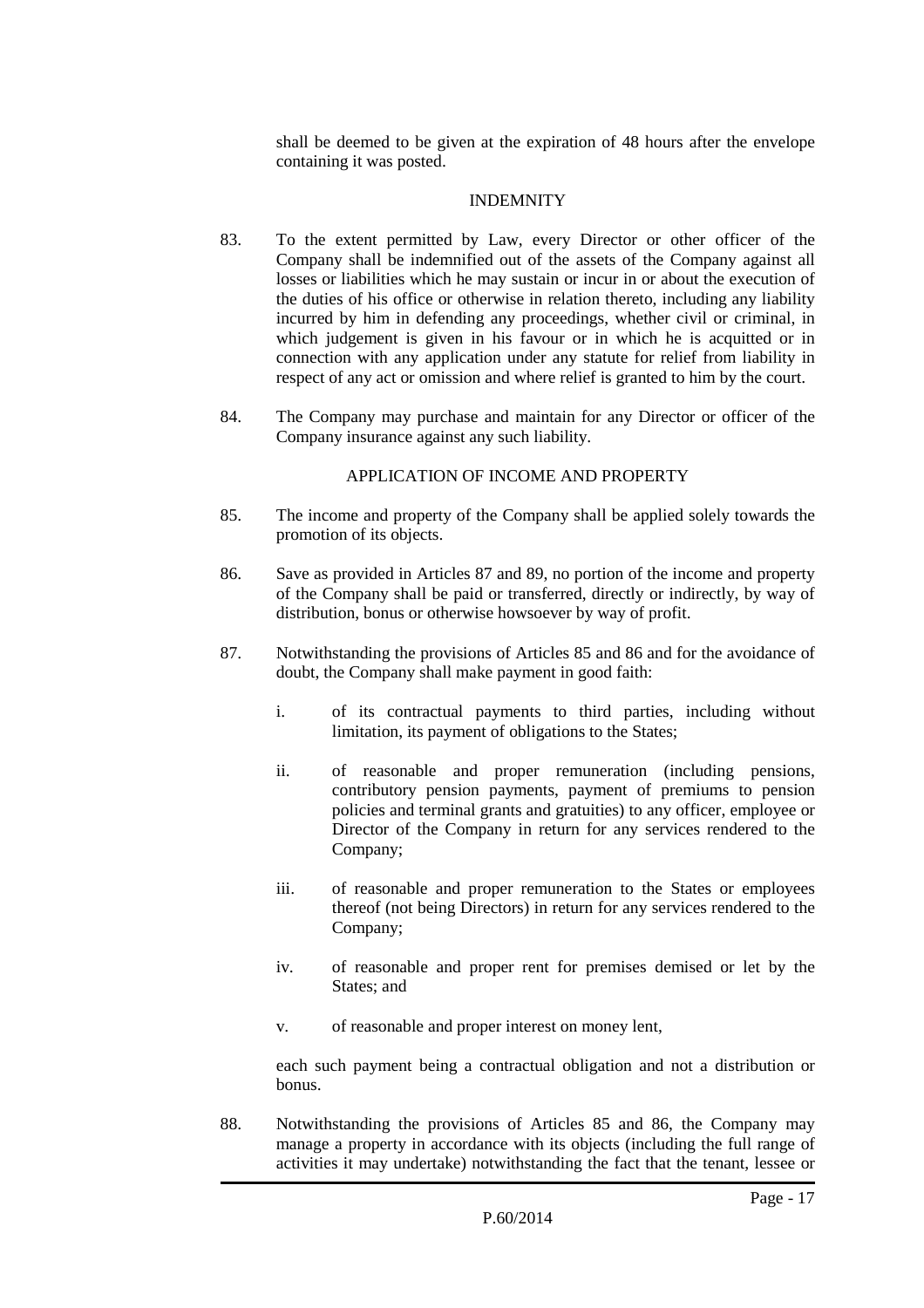licensee (or prospective tenant, lessee or licensee) of such property may be a Director provided that no Director shall be entitled to speak in any debate or cast any vote in respect of any matter relating specifically to the property of which he is Tenant, lessee or licensee and to no other property of the Company and shall absent himself from such proceedings.

#### WINDING UP

89. If, upon the winding up or dissolution of the Company, there remains, after the satisfaction of all its debts and liabilities any property whatsoever, the same shall be paid or transferred to the Guarantor.

#### VARIATION

90. These Articles shall not be amended other than by a Report and Proposition properly lodged by the Guarantor having consulted the Minister for Housing and passed by the States Assembly.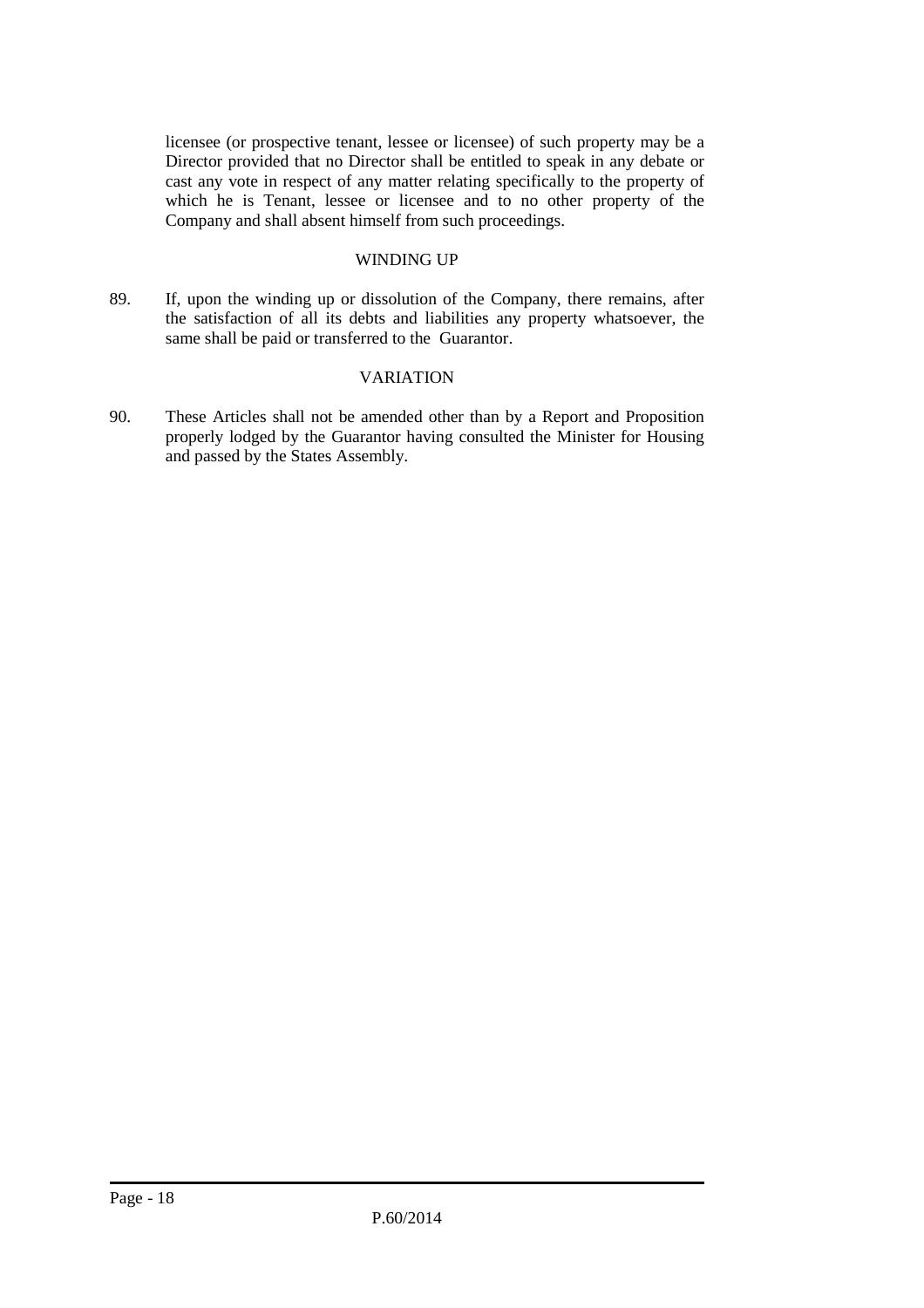| Director Category           | <b>Name</b>              | Latest date by which the     |
|-----------------------------|--------------------------|------------------------------|
|                             |                          | Board member must retire     |
|                             |                          | from office                  |
|                             |                          | $(N.B.$ they may be eligible |
|                             |                          |                              |
|                             |                          | for re-appointment)          |
|                             |                          |                              |
| <b>Independent Director</b> | Michael Jones (chairman) | 30 June 2017                 |
|                             |                          |                              |
| <b>Independent Director</b> | <b>Frank Walker</b>      | 30 June 2017                 |
|                             |                          |                              |
| <b>Independent Director</b> | <b>Heather Bestwick</b>  | 30 June 2015                 |
|                             |                          |                              |
|                             |                          |                              |
| <b>Independent Director</b> | Jane Martin              | 30 June 2016                 |
|                             |                          |                              |
| <b>Independent Director</b> | <b>Vacant Position</b>   |                              |
|                             |                          |                              |
| <b>Tenant Director</b>      | <b>Colin Russell</b>     | 30 June 2017                 |
|                             |                          |                              |
| <b>Tenant Director</b>      | <b>Vacant Position</b>   |                              |
|                             |                          |                              |
|                             |                          |                              |
| <b>Chief Executive</b>      | Ian Gallichan            | Not applicable               |
|                             |                          |                              |
| <b>Finance Director</b>     | John Hamon               | Not applicable               |
|                             |                          |                              |
|                             |                          |                              |

## SCHEDULE – FIRST DIRECTORS (AS REFERRED TO IN ARTICLE 23)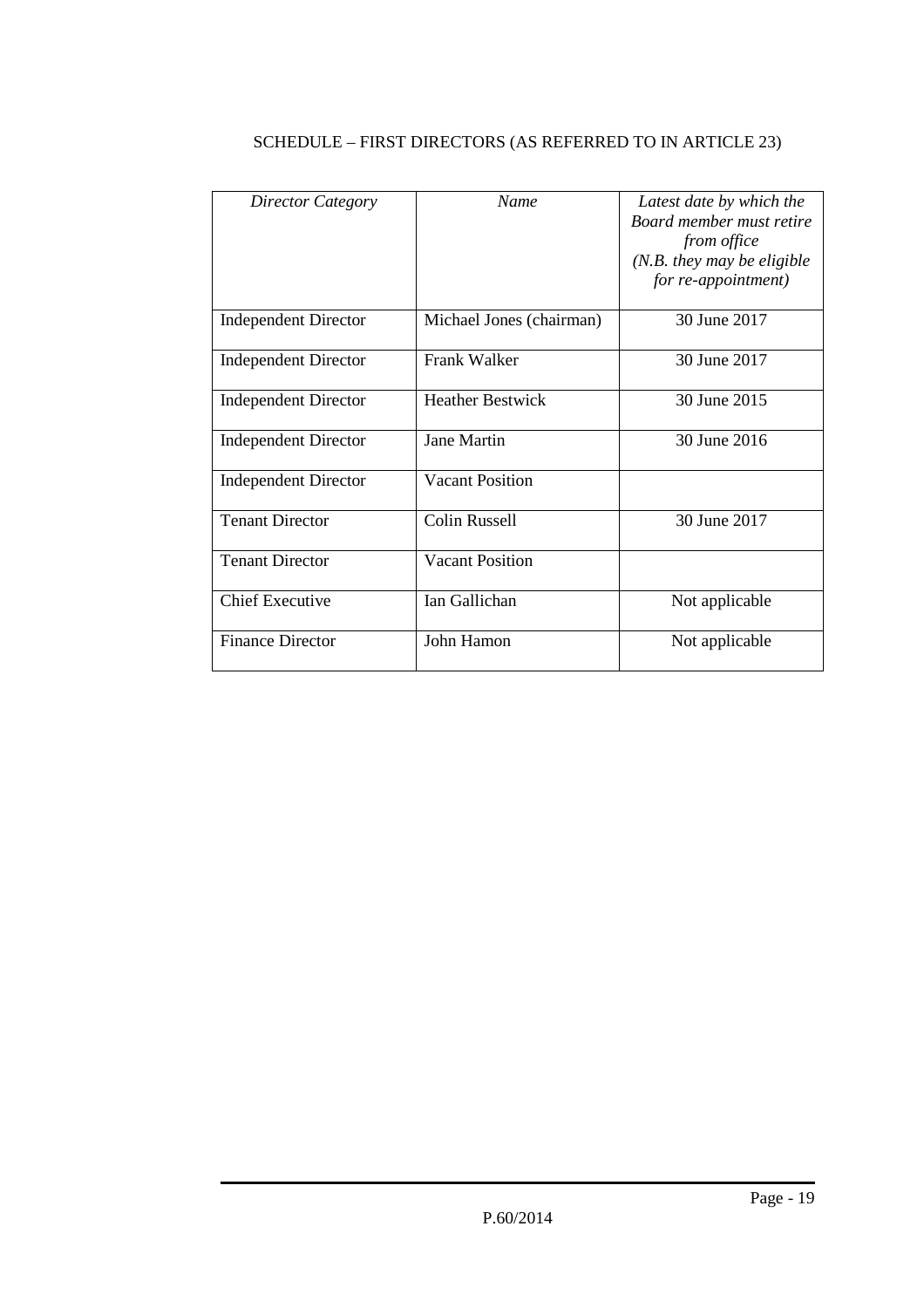The person whose name and address appear below is the subscriber to the Memorandum of Association and wishes to form a guarantor company with the above Articles.

NAME AND ADDRESS OF GUARANTOR MEMBER

**SIGNATURE** 

The States of Jersey

Represented by:

The Minister for Treasury and Resources Cyril Le Marquand House The Parade St. Helier JE4 8UL

#### SIGNATURE OF WITNESS

..................................................................

Full name: ................................................

Address:

..................................................................

..................................................................

..................................................................

..................................................................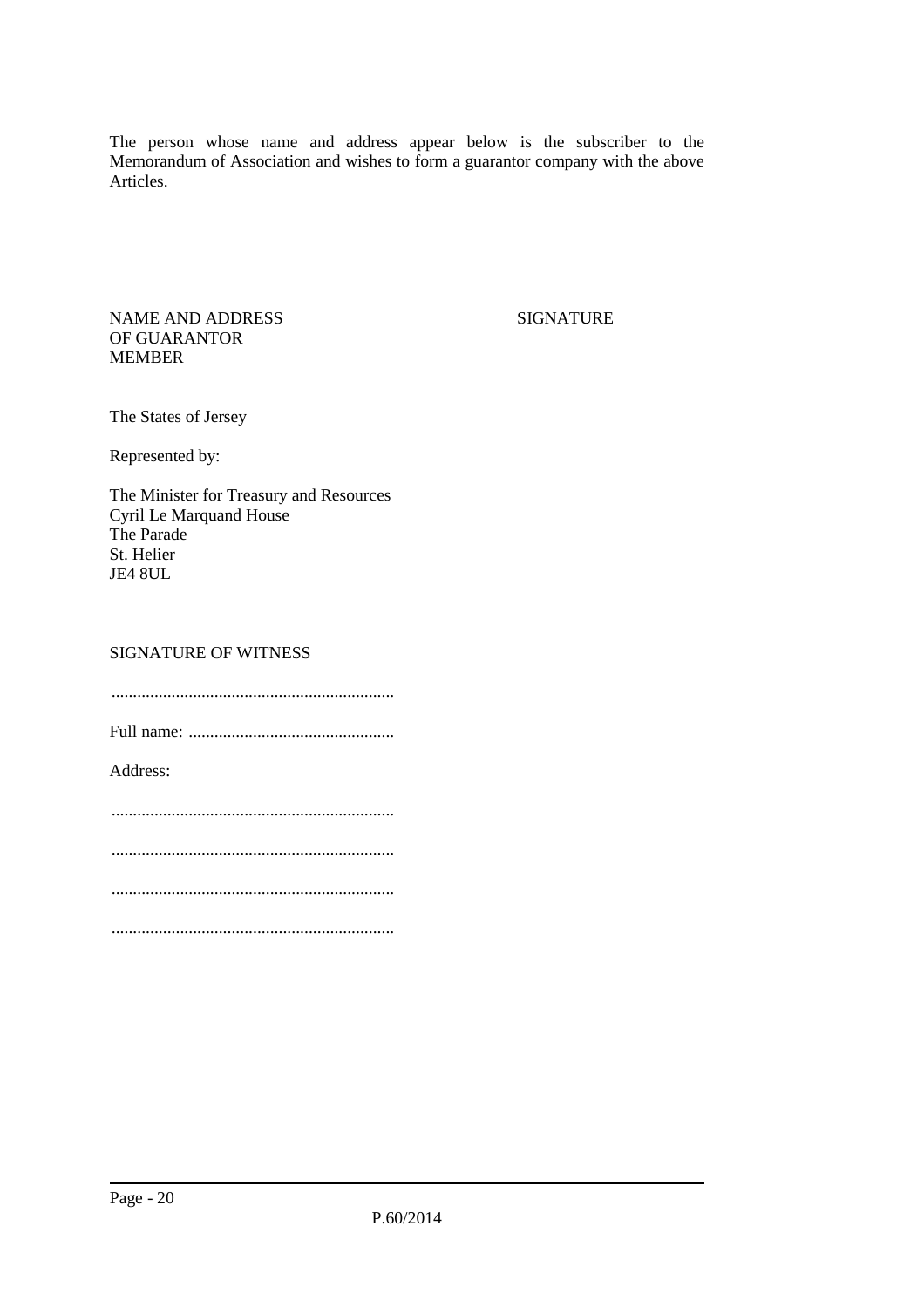#### **ANDIUM HOMES LIMITED**

#### **MEMORANDUM OF ASSOCIATION**

#### **COMPANIES (JERSEY) LAW 1991**

- 1. The name of the company is: ANDIUM HOMES LIMITED.
- 2. The company is a private company limited by guarantee and not having a share capital.
- 3. Objects

The objects of the Company shall be to:

- provide affordable housing, together with any associated facilities, amenities or services, which meet the policy objectives of the Minister of Housing and the States' Strategic Housing Unit; and
- carry on from time to time any other object relating or ancillary to housing subject to obtaining the consent of the Guarantor.
- 4. Powers
	- a. The Company shall have power to do anything that a natural or corporate person can lawfully do which is necessary or expedient in furtherance of its objects and is in accordance with the Memorandum of Understanding unless it is prohibited by this Memorandum of Association.
	- b. Without limiting the powers described in clause 4a the Company shall have power to:
		- i. take or grant or otherwise dispose of or deal with any interest in land;
		- ii. carry out works to land, buildings or other property;
		- iii. contract with the States or any person or organisation in furtherance of its objects;
		- iv. provide services and assistance to such persons or organisations as permitted by the objects and on such terms as the Board shall determine;
		- v. subject to the Guarantor's consent (which consent shall not be required with respect to any mechanic's lien or the collection of payment in advance for services or rent or similar matter arising in the ordinary course of trade) borrow money, issue loan stock or raise money in such manner as the Company shall determine and secure the repayment of any money borrowed raised or owing by such security as the Company shall determine (including by way of floating charge or security interest or other encumbrance) upon the whole or any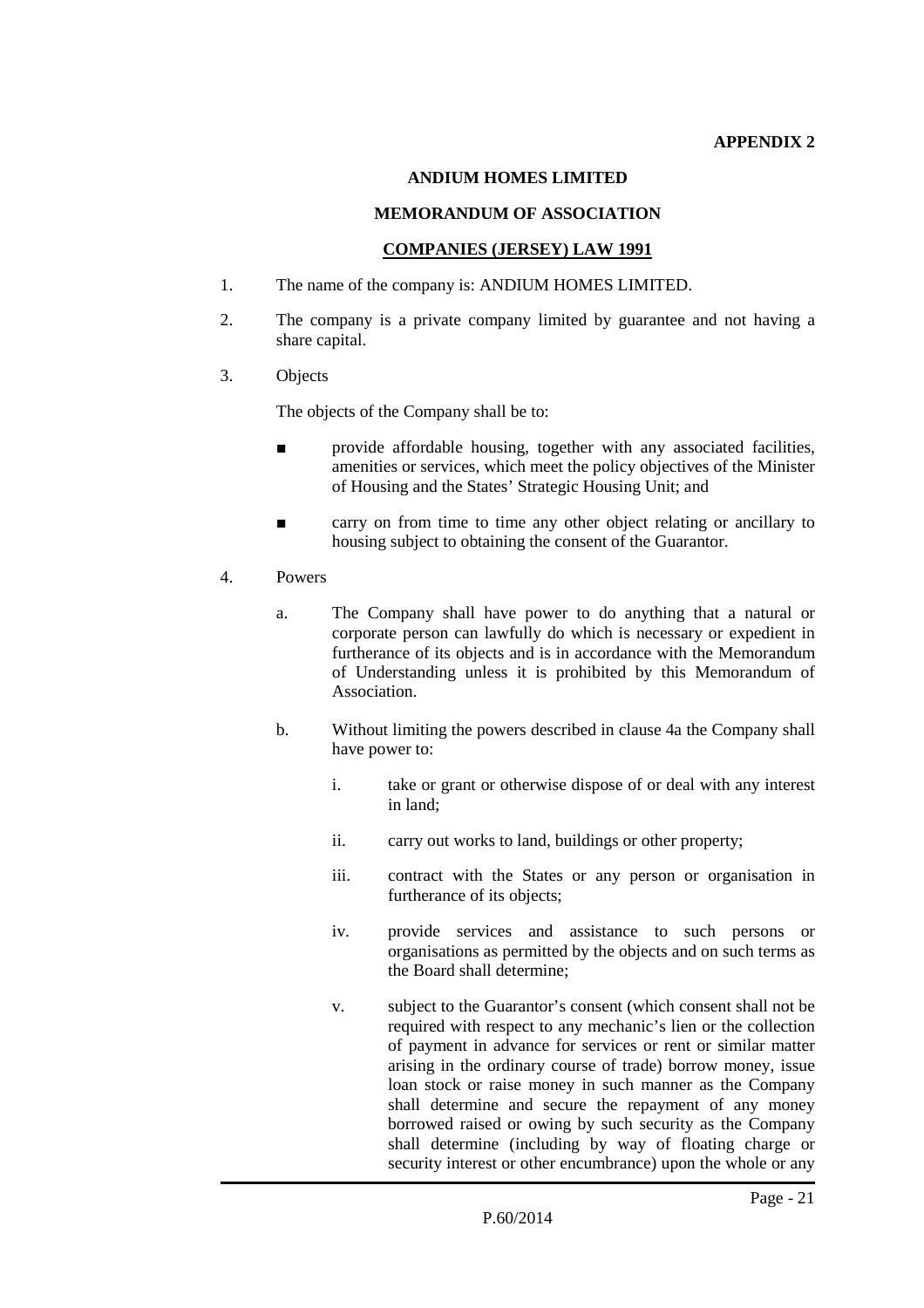part of the Company's property or assets (whether present or future) and also by giving similar security to secure and guarantee the performance by the Company of any obligation or liability it may undertake or which may become binding on it;

- vi. insure and arrange insurance cover for the Company from and against all such risks as the Board shall determine and to pay any premium in respect of such insurance;
- vii. to the extent permitted by law, insure and arrange insurance cover for and to indemnify its agents and employees and such other persons as the Company shall determine, including without limitation, voluntary workers and the States from and against all such risks incurred in the proper performance of their duties as the Company shall consider appropriate and to pay any premium in relation to indemnity insurance in respect of liabilities of its Directors or any of them which would otherwise attach to them in respect of any negligence, default, breach of duty or breach of trust of which they may be guilty in respect of the Company provided that such insurance shall not extend to any liability in respect of an act or omission which such Director or Directors knew or ought reasonably to have known was a breach of duty or trust or which was committed by such Director or Directors recklessly without due regard as to whether such act or omission might be a breach of duty or trust;
- viii. invest any monies of the Company not immediately required for the furtherance of its objects as the Company shall determine and as permitted by law;
- ix. subject to such consents as may be required by law and compliance with all formal guidance issued by the Company's regulators (if any), purchase or otherwise acquire or encourage or promote and in any way support or aid the establishment and development of any subsidiary, or any other body established for the purposes of carrying on any trade or business either for the purpose of raising funds for the Company or for the furtherance of the objects of the Company; and
- x. make donations, grants or loans to such persons and organisations and on such terms as the Company shall determine to further the objects of the Company.

## 5. Limited liability

The liability of the members of the Company is limited by guarantee as set out in clause 6 below.